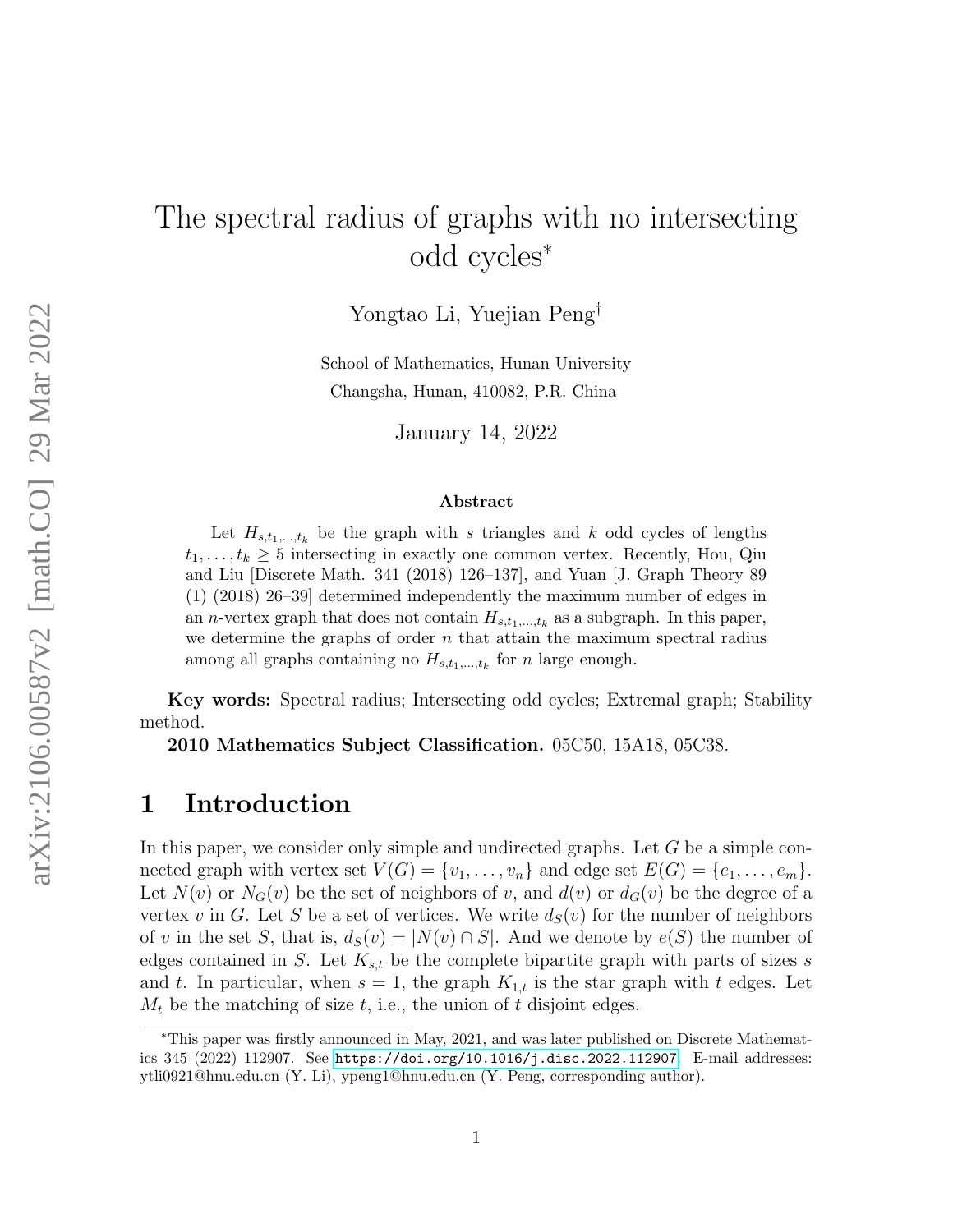The Turán number of a graph F is the maximum number of edges in an n-vertex graph without a subgraph isomorphic to F, and it is usually denoted by  $ex(n, F)$ . We say that a graph G is F-free if it does not contain an isomorphic copy of F as a subgraph. A graph on n vertices with no subgraph F and with  $\exp(n, F)$  edges is called an extremal graph for F and we denote by  $\text{Ex}(n, F)$  the set of all extremal graphs on n vertices for F. It is a cornerstone of extremal graph theory to understand  $ex(n, F)$ and  $Ex(n, F)$  for various graphs F; see [\[24,](#page-23-0) [28,](#page-23-1) [40\]](#page-24-0) for surveys.

In 1941, Turán [\[41\]](#page-24-1) posed the natural question of determining  $ex(n, K_{r+1})$  for  $r \geq$ 2. Let  $T_r(n)$  denote the complete r-partite graph on n vertices where its part sizes are as equal as possible. Turán  $[41]$  (also see  $[5, p. 294]$  $[5, p. 294]$ ) extended a result of Mantel  $[30]$ and obtained that if G is an *n*-vertex graph containing no  $K_{r+1}$ , then  $e(G) \leq e(T_r(n)),$ equality holds if and only if  $G = T_r(n)$ . There are many extensions and generalizations on Turán's result. The problem of determining  $ex(n, F)$  is usually called the Turántype extremal problem. The most celebrated extension always attributes to a result of Erd˝os, Stone and Simonovits [\[15,](#page-22-1) [14\]](#page-22-2), which states that

<span id="page-1-0"></span>
$$
ex(n, F) = \left(1 - \frac{1}{\chi(F) - 1} + o(1)\right) \frac{n^2}{2},
$$
\n(1)

where  $\chi(F)$  is the vertex-chromatic number of F. This provides good asymptotic estimates for the extremal numbers of non-bipartite graphs. However, for bipartite graphs, where  $\chi(F) = 2$ , it only gives the bound  $ex(n, F) = o(n^2)$ . Although there have been numerous attempts on finding better bounds of  $ex(n, F)$  for various bipartite graphs  $F$ , we know very little in this case. The history of such a case began in 1954 with the theorem of Kővari, Sós and Turán [\[29\]](#page-23-3), which states that if  $K_{s,t}$  is the complete bipartite graph with vertex classes of size  $s \geq t$ , then  $ex(n, K_{s,t}) = O(n^{2-1/t})$ ; see [\[20,](#page-23-4) [21\]](#page-23-5) for more details. In particular, we refer the interested reader to the comprehensive survey by Füredi and Simonovits [\[24\]](#page-23-0).

#### 1.1 History and background

In this section, we shall review the exact values of  $ex(n, F)$  for some special graphs F, instead of the asymptotic estimation. A graph on  $2k + 1$  vertices consisting of k triangles which intersect in exactly one common vertex is called a k-fan (also known as the friendship graph) and is denoted by  $F_k$ . Since  $\chi(F_k) = 3$ , the theorem of Erdős, Stone and Simonovits in [\(1\)](#page-1-0) implies that  $ex(n, F_k) = n^2/4 + o(n^2)$ . In 1995, Erdős, Füredi, Gould and Gunderson [\[16\]](#page-23-6) proved the following exact result.

<span id="page-1-1"></span>**Theorem 1.1.** [\[16\]](#page-23-6) For every  $k \ge 1$ , and for every  $n \ge 50k^2$ ,

$$
ex(n, F_k) = \left\lfloor \frac{n^2}{4} \right\rfloor + \left\{ \begin{array}{ll} k^2 - k, & \text{if } k \text{ is odd,} \\ k^2 - \frac{3}{2}k, & \text{if } k \text{ is even.} \end{array} \right.
$$

The extremal graphs of Theorem [1.1](#page-1-1) are as follows. For odd k (where  $n \geq 4k-1$ ), the extremal graphs are constructed by taking  $T_2(n)$ , the balanced complete bipartite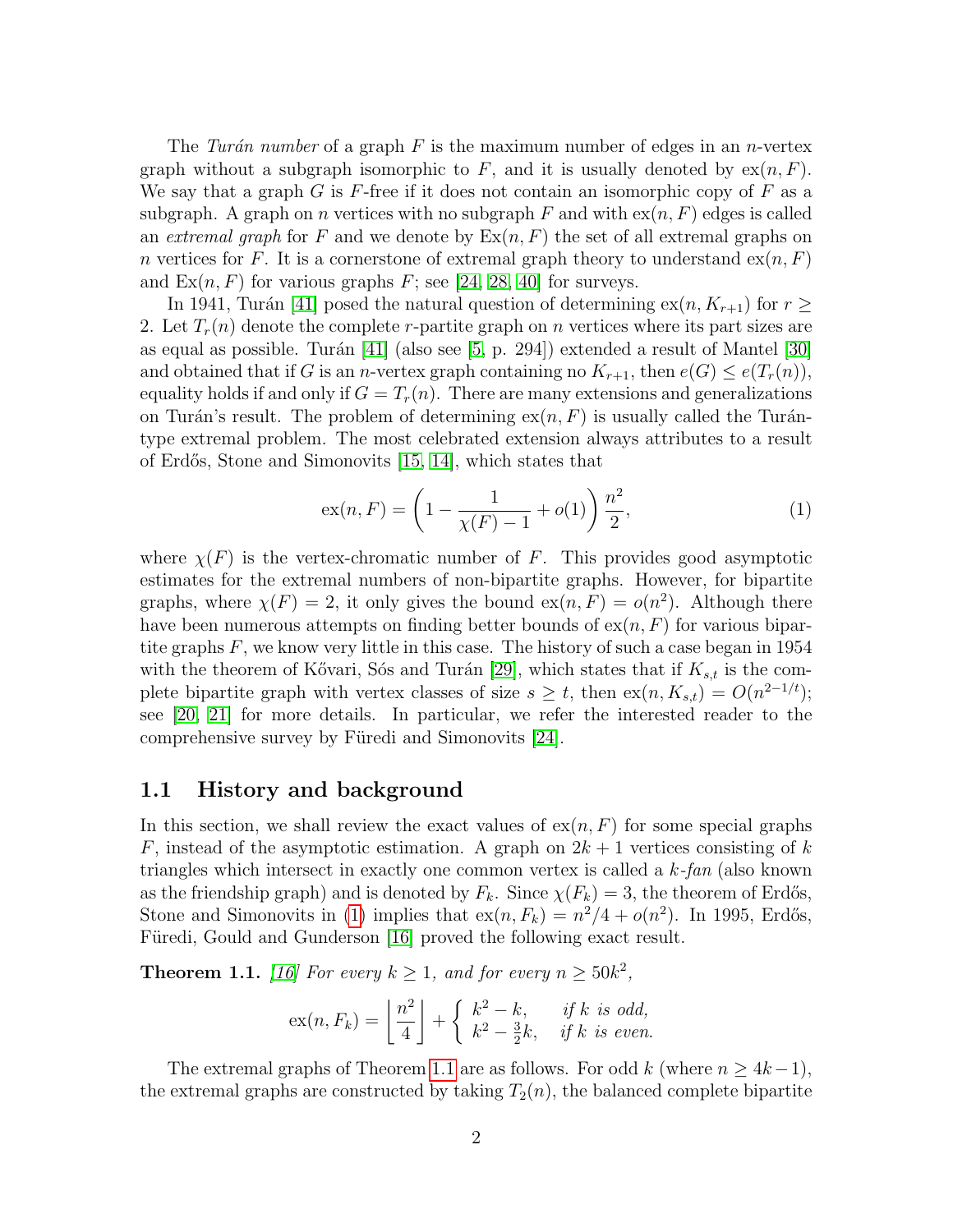graph, and embedding two vertex disjoint copies of  $K_k$  in one side. For even k (where now  $n \geq 4k-3$ , the extremal graphs are constructed by taking  $T_2(n)$  and embedding a graph with  $2k-1$  vertices,  $k^2-\frac{3}{2}$  $\frac{3}{2}k$  edges with maximum degree  $k-1$  in one side.

Let  $C_{k,q}$  be the graph consisting of k cycles of length q which intersect exactly in one common vertex. Clearly, when we set  $q = 3$ , then  $C_{k,3}$  is just the k-fan graph; see Theorem [1.1.](#page-1-1) When q is an odd integer, we can see that  $\chi(C_{k,q}) = 3$ , the theorem of Erdős, Stone and Simonovits also implies that  $ex(n, C_{k,q}) = n^2/4 + o(n^2)$ . In 2016, Hou, Qiu and Liu [\[26\]](#page-23-7) determined exactly the extremal number for  $C_{k,q}$  with  $k \geq 1$ and odd integer  $q \geq 5$ .

<span id="page-2-0"></span>**Theorem 1.2.** [\[26\]](#page-23-7) For an integer  $k \ge 1$  and an odd integer  $q \ge 5$ , there exists  $n_0(k, q)$  such that for all  $n \geq n_0(k, q)$ , we have

$$
\mathrm{ex}(n, C_{k,q}) = \left\lfloor \frac{n^2}{4} \right\rfloor + (k-1)^2.
$$

Moreover, an extremal graph must be a Turán graph  $T_2(n)$  with a  $K_{k-1,k-1}$  embedding into one class.

We remark here that when q is even, then  $C_{k,q}$  is a bipartite graph where every vertex in one of its parts has degree at most 2. For such a sparse bipartite graph, a classical result of Füredi [\[19\]](#page-23-8) or Alon, Krivelevich and Sudakov [\[2\]](#page-22-3) implies that  $ex(n, C_{k,q}) = O(n^{3/2})$ . Recently, a breakthrough result of Conlon, Lee and Janzer [\[11,](#page-22-4) [12\]](#page-22-5) shows that for even  $q \ge 6$  and  $k \ge 1$ , we have  $ex(n, C_{k,q}) = O(n^{3/2-\delta})$  for some  $\delta = \delta(k, q) > 0$ . It is a challenging problem to determine the value  $\delta(k, q)$ . In particular, for the special case  $k = 1$ , this problem reduces to determine the extremal number for even cycle.

Next, we shall introduce a unified extension of both Theorem [1.1](#page-1-1) and Theorem [1.2.](#page-2-0) Let s be a positive integer and  $t_1, \ldots, t_k \geq 5$  be odd integers. We write  $H_{s,t_1,\ldots,t_k}$ for the graph consisting of s triangles and k odd cycles of lengths  $t_1, \ldots, t_k$  in which these triangles and cycles intersect in exactly one common vertex. The graph  $H_{s,t_1,\dots,t_k}$ is also known as the flower graph with  $s + k$  petals. We remark here that the k odd cycles can have different lengths. Clearly, when  $t_1 = \cdots = t_k = 0$ , then  $H_{s,0,\dots,0} = F_s$ , the s-fan graph; see Theorem [1.1.](#page-1-1) In addition, when  $s = 0$  and  $t_1 = \cdots = t_k = q$ , then  $H_{0,q,\dots,q}=C_{k,q}$ ; see Theorem [1.2.](#page-2-0)

In 2018, Hou, Qiu and Liu [\[27\]](#page-23-9) and Yuan [\[43\]](#page-24-2) independently determined the extremal number of  $H_{s,t_1,\dots,t_k}$  for  $s \geq 0$  and  $k \geq 1$ . Let  $\mathcal{F}_{n,s,k}$  be the family of graphs with each member being a Turán graph  $T_2(n)$  with a graph Q embedded in one partite set, where

$$
Q = \begin{cases} K_{s+k-1,s+k-1}, & \text{if } (s,k) \neq (3,1), \\ K_{3,3} \text{ or } 3K_3, & \text{if } (s,k) = (3,1), \end{cases}
$$

where  $3K_3$  is the union of three disjoint triangles.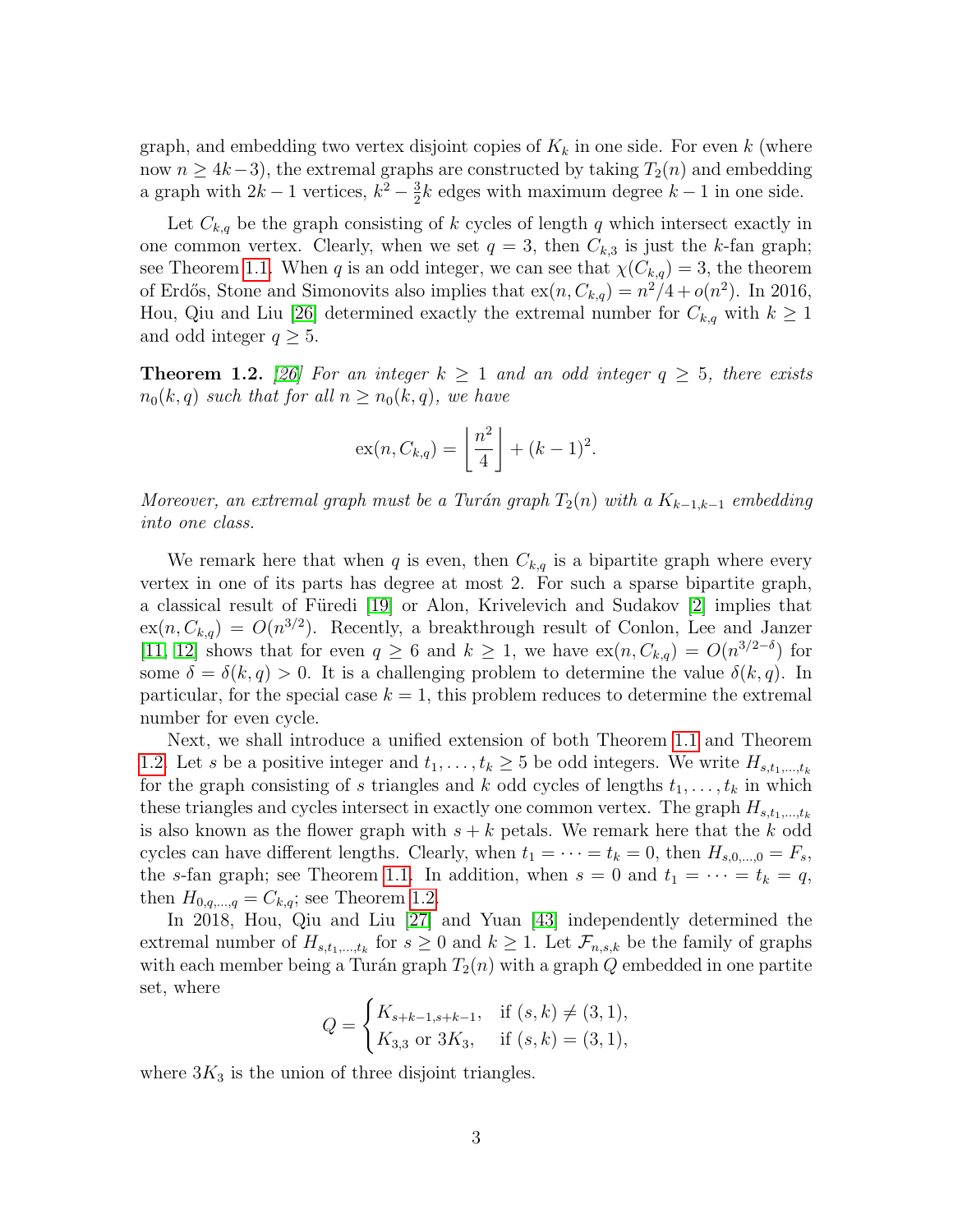<span id="page-3-0"></span>**Theorem 1.3.** [\[27,](#page-23-9) [43\]](#page-24-2) For every graph  $H_{s,t_1,\dots,t_k}$  with  $s \geq 0$  and  $k \geq 1$ , there exists  $n_0$  such that for all  $n \geq n_0$ , we have

$$
ex(n, H_{s,t_1,\dots,t_k}) = \left\lfloor \frac{n^2}{4} \right\rfloor + (s + k - 1)^2.
$$

Moreover, the only extremal graphs for  $H_{s,t_1,\dots,t_k}$  are members of  $\mathcal{F}_{n,s,k}$ .

#### 1.2 Spectral extremal problem

Let G be a simple graph on n vertices. The *adjacency matrix* of G is defined as  $A(G) = [a_{ij}]_{n \times n}$  where  $a_{ij} = 1$  if two vertices  $v_i$  and  $v_j$  are adjacent in G, and  $a_{ij} = 0$ otherwise. We say that G has eigenvalues  $\lambda_1, \ldots, \lambda_n$  if these values are eigenvalues of the adjacency matrix  $A(G)$ . Let  $\lambda(G)$  be the maximum value in absolute among the eigenvalues of  $G$ , which is known as the *spectral radius* of graph  $G$ , that is,

 $\lambda(G) = \max\{|\lambda| : \lambda$  is an eigenvalue of  $G\}.$ 

By the Perron–Frobenius Theorem [\[25,](#page-23-10) p. 534], the spectral radius of a graph  $G$  is actually the largest eigenvalue of G since the adjacency matrix  $A(G)$  is nonnegative. We usually write  $\lambda_1(G)$  for the spectral radius of G. The spectral radius of a graph sometimes can give some information about the structure of graphs. For example, it is well-known [\[4,](#page-22-6) p. 34] that the average degree of G is at most  $\lambda(G)$ , which is at most the maximum degree of G.

In this paper we consider spectral analogues of Turán-type problems for graphs. That is, determining  $ex_{sp}(n, F) = \max\{\lambda(G) : |G| = n, F \nsubseteq G\}$ . It is well-known that

$$
ex(n, F) \leq \frac{n}{2}ex_{sp}(n, F)
$$
\n(2)

because of the fundamental inequality  $\frac{2m}{n} \leq \lambda(G)$ . For most graphs, this study is again fairly complete due in large part to a longstanding work of Nikiforov [\[37\]](#page-24-3). For example, he extended the classical theorem of Turán, by determining the maximum spectral radius of any  $K_{r+1}$ -free graph G on n vertices.

The following problem regarding the adjacency spectral radius was proposed in [\[31\]](#page-23-11): What is the maximum spectral radius of a graph G on n vertices without a subgraph isomorphic to a given graph  $F$ ? Wilf [\[42\]](#page-24-4) and Nikiforov [\[31\]](#page-23-11) obtained spectral strengthening of Turán's theorem when the forbidden substructure is the complete graph. Soon after, Nikiforov [\[32\]](#page-24-5) showed that if G is a  $K_{r+1}$ -free graph on n vertices, then  $\lambda(G) \leq \lambda(T_r(n))$ , equality holds if and only if  $G = T_r(n)$ . Moreover, Nikiforov [\[32\]](#page-24-5) (when *n* is odd), and Zhai and Wang [\[44\]](#page-24-6) (when *n* is even) determined the maximum spectral radius of  $K_{2,2}$ -free graphs. Furthermore, Nikiforov [\[34\]](#page-24-7), Babai and Guiduli [\[3\]](#page-22-7) independently obtained the spectral generalization of the theorem of Kővari, Sós and Turán when the forbidden graph is the complete bipartite graph  $K_{s,t}$ . Finally, Nikiforov [\[35\]](#page-24-8) characterized the spectral radius of graphs without paths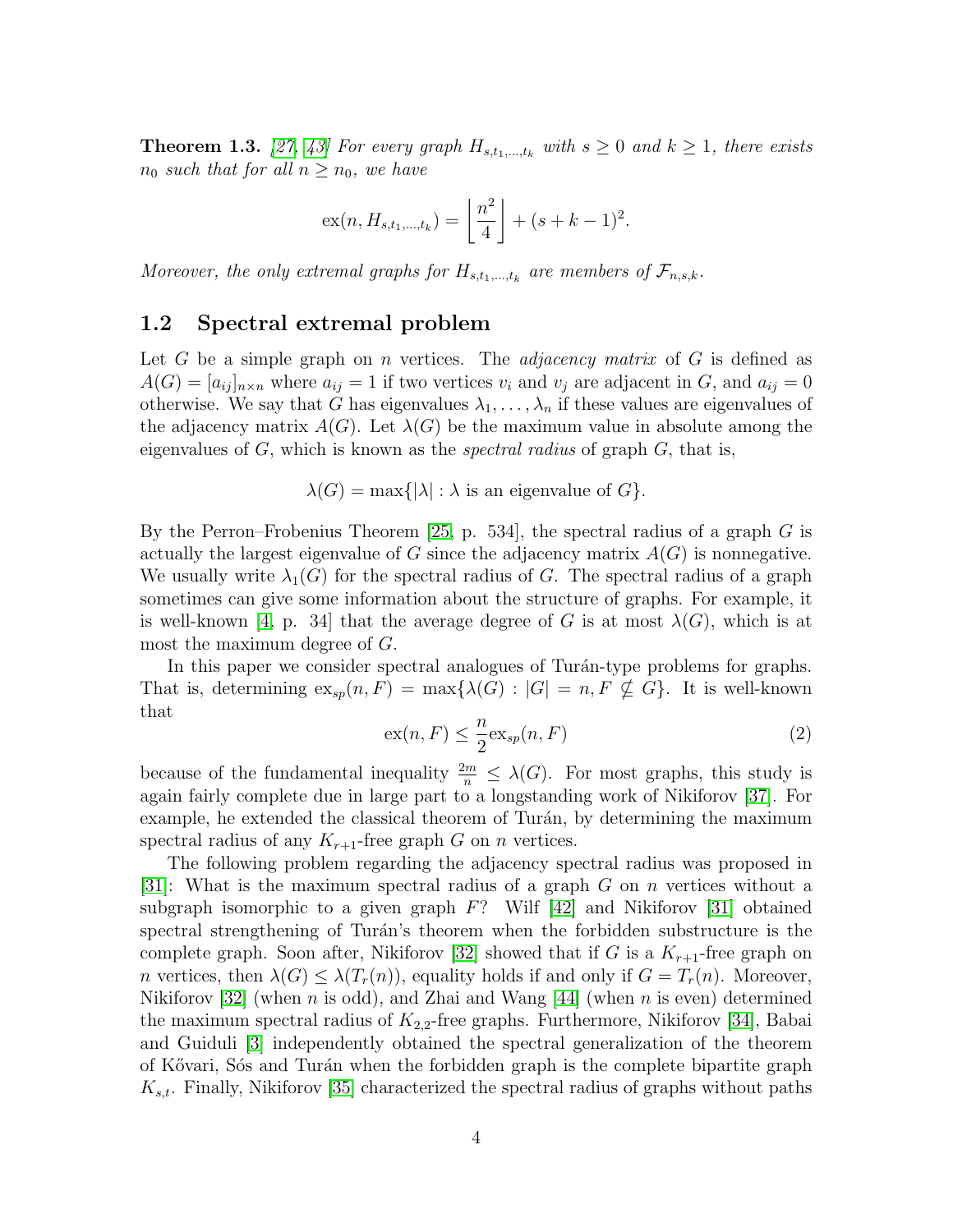and cycles of specified length. In addition, Fiedler and Nikiforov [\[17\]](#page-23-12) obtained tight sufficient conditions for graphs to be Hamiltonian or traceable. For many other spectral analogues of results in extremal graph theory we refer the reader to the survey [\[37\]](#page-24-3). It is worth mentioning that a corresponding spectral extension [\[36\]](#page-24-9) of the theorem of Erd˝os, Stone and Simonovits states that

$$
\operatorname{ex}_{sp}(n, F) = \left(1 - \frac{1}{\chi(F) - 1} + o(1)\right)n.
$$

From this result, we know that  $\exp(n, F_k) = n/2 + o(n)$  where  $F_k$  is the k-fan graph. Recently, Cioabă, Feng, Tait and Zhang [\[8\]](#page-22-8) generalized this bound by improving the error term  $o(n)$  to  $O(1)$ , and obtained a spectral counterpart of Theorem [1.1.](#page-1-1) More precisely, they proved the following theorem.

<span id="page-4-0"></span>**Theorem 1.4.** [\[8\]](#page-22-8) Let G be a graph of order n that does not contain a copy of  $F_k$ where  $k \geq 2$ . For sufficiently large n, if G has the maximal spectral radius, then

$$
G \in \operatorname{Ex}(n, F_k).
$$

Recall that  $H_{s,t_1,\dots,t_k}$  is the graph consisting of s triangles and k odd cycles of lengths  $t_1, \ldots, t_k$  which intersect in exactly one common vertex. In this paper, we shall prove the following theorem.

<span id="page-4-1"></span>**Theorem 1.5** (Main result). Let G be a graph of order n that does not contain a copy of  $H_{s,t_1,\dots,t_k}$ , where  $s\geq 0$  and  $k\geq 1$ . For sufficiently large n, if G has the maximal spectral radius, then

$$
G \in \operatorname{Ex}(n, H_{s,t_1,\ldots,t_k}).
$$

It is interesting that the spectral extremal example sometimes differs from the usual extremal example. For instance, Nikiforov [\[32\]](#page-24-5), and Zhai and Wang [\[44\]](#page-24-6) proved that the maximum spectral radius of a  $C_4$ -free graph on n vertices is uniquely achieved by the friendship graph. This is very different from the usual extremal problem for the maximum number of edges in a  $C_4$ -free graphs, since Füredi [\[22\]](#page-23-13) showed that for *n* large enough with the form  $n = q^2 + q + 1$ , the extremal number is attained by the polarity graph of a projective plane. From Theorem [1.4](#page-4-0) and Theorem [1.5,](#page-4-1) we know that graphs attaining the maximum spectral radius among all  $F_k$ -free  $(H_{s,t_1,\ldots,t_k}$ -free) graphs also contain the maximum number of edges among all  $F_k$ -free  $(H_{s,t_1,\ldots,t_k}$ -free) graphs.

Our theorem is a spectral result of the Turán extremal problem for  $H_{s,t_1,\dots,t_k}$ , it can be viewed as an extension of Theorem [1.4,](#page-4-0) as well as a spectral analogue of Theorem [1.3.](#page-3-0) Our treatment strategy of the proof is mainly based on the stability method. To some extent, this paper could be regarded as a continuation and development of [\[8\]](#page-22-8). The heart of the proof and all key ideas lie in the proof of stability. We know that if we forbid the substructure  $F_k$ , then the neighborhood of each vertex does not contain a matching of k edges. While we forbid the intersecting odd-length cycles,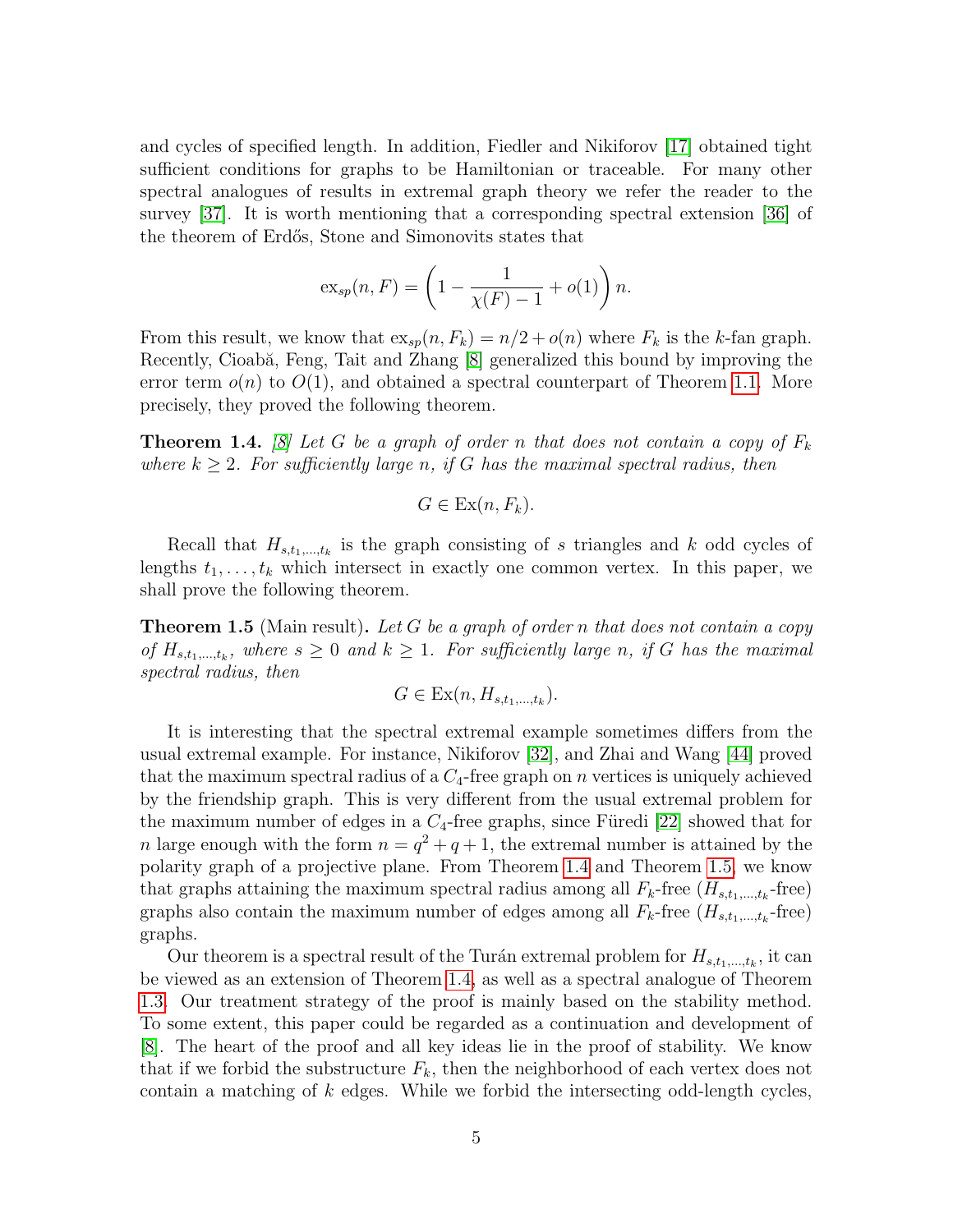the neighborhood of each vertex does not contain a long path, which can be viewed as a key observation in our extension. In addition, the embedding method of  $H_{s,t_1,\dots,t_k}$  is slightly different from that of  $F_k$ , we need to prove the existence of a larger bipartite subgraph. We remark here that the spectral stability method is also used in a recent paper to deal with the extremal problem of odd-wheel graph [\[9\]](#page-22-9).

### 2 Some Lemmas

In this section, we state some lemmas which are needed in our proof.

<span id="page-5-1"></span>**Lemma 2.1.** [\[13\]](#page-22-10) Let  $P_t$  denote the path on t vertices. If G is a  $P_t$ -free graph on n vertices, then  $e(G) \leq \frac{(t-2)n}{2}$  $\frac{2^{2}m}{2}$ , equality holds if and only if G is the disjoint union of copies of  $K_{t-1}$ .

<span id="page-5-0"></span>**Lemma 2.2.** [\[8\]](#page-22-8) If G has t triangles, then  $e(G) \geq \lambda(G)^2 - \frac{3t}{\lambda(G)}$  $\frac{3t}{\lambda(G)}$ .

The next is the famous triangle removal lemma [\[38\]](#page-24-10), which is a direct consequence of the Szemerédi regularity lemma; see, e.g.,  $[10, 18]$  $[10, 18]$  for more details.

<span id="page-5-2"></span>**Lemma 2.3.** [\[38\]](#page-24-10) For every  $\varepsilon > 0$ , there exists  $\delta(\varepsilon) > 0$  such that every n-vertex graph with at most  $\delta(\varepsilon) \cdot n^3$  triangles can be made triangle-free by removing at most  $\varepsilon n^2$  edges.

<span id="page-5-3"></span>**Lemma 2.4** (Füredi [\[23\]](#page-23-15)). Let G be a triangle-free graph on n vertices. If  $a > 0$ and  $e(G) = e(T_2(n)) - a$ , then there exists a bipartite subgraph  $H \subseteq G$  such that  $e(H) \ge e(G) - a.$ 

Let G be a simple graph with matching number  $\beta(G)$  and maximum degree  $\Delta(G)$ . For given two integers  $\beta$  and  $\Delta$ , define  $f(\beta, \Delta) = \max\{e(G) : \beta(G) \leq \beta, \Delta(G) \leq \Delta\}.$ 

In 1976, Chvátal and Hanson [\[7\]](#page-22-12) obtained the following result.

<span id="page-5-4"></span>**Lemma 2.5** (Chvátal–Hanson [\[7\]](#page-22-12)). For every two integers  $\beta \geq 1$  and  $\Delta \geq 1$ , we have

$$
f(\beta,\Delta)=\Delta\beta+\left\lfloor \frac{\Delta}{2}\right\rfloor\left\lfloor \frac{\beta}{\lceil \Delta/2\rceil}\right\rfloor\leq \Delta\beta+\beta.
$$

We will frequently use a special case proved by Abbott, Hanson and Sauer [\[1\]](#page-22-13):

$$
f(k-1, k-1) = \begin{cases} k^2 - k, & \text{if } k \text{ is odd,} \\ k^2 - \frac{3}{2}k, & \text{if } k \text{ is even.} \end{cases}
$$

Furthermore, the extremal graphs attaining the equality case are exactly those we embedded into the Turán graph  $T_2(n)$  to obtain the extremal  $F_k$ -free graph.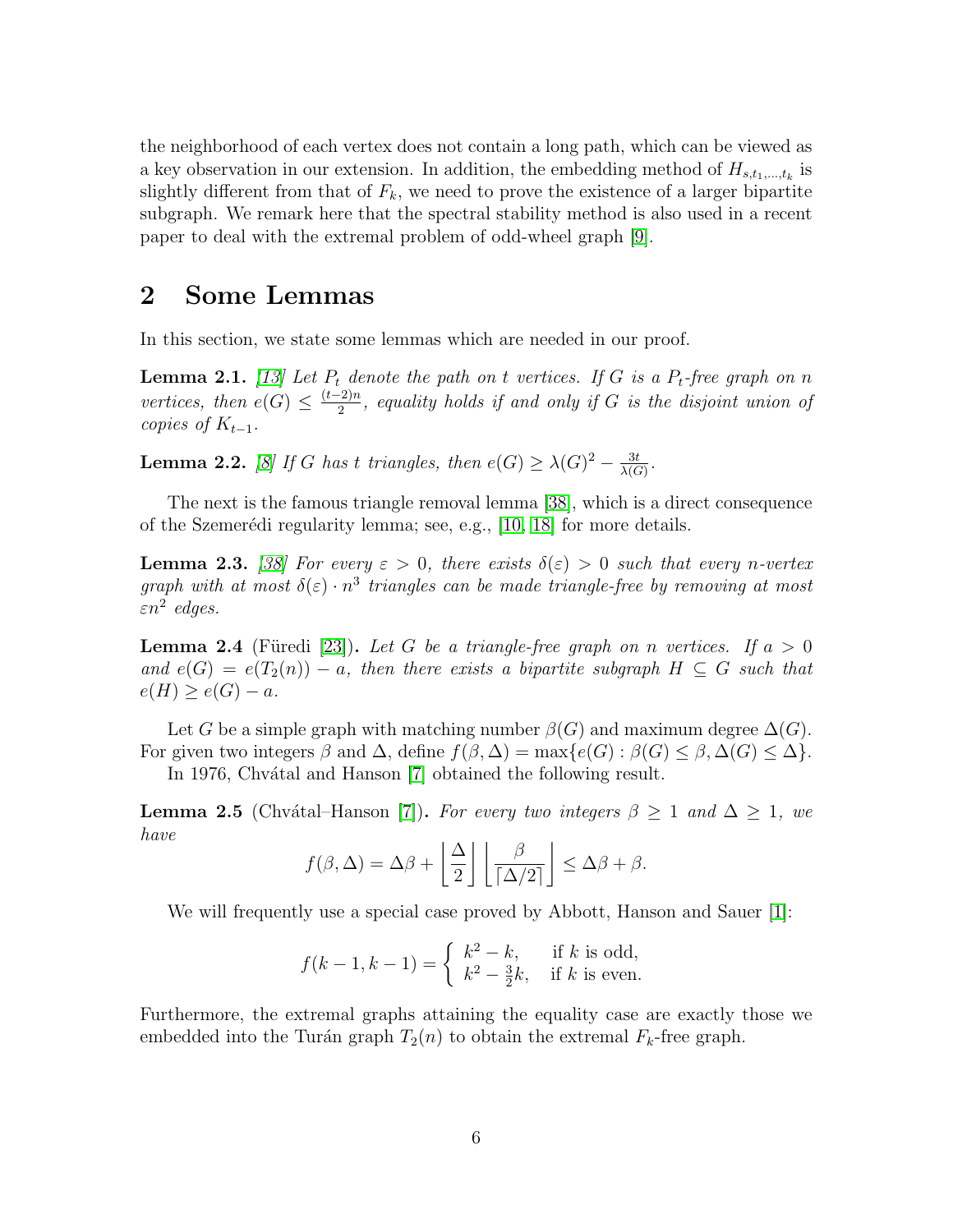## 3 Proof of Theorem [1.5](#page-4-1)

In the sequel, we always assume that G is a graph on n vertices containing no  $H_{s,t_1,\dots,t_k}$ as a subgraph and attaining the maximum spectral radius. The aim of this section is to prove that  $e(G) = \mathit{ex}(n, H_{s,t_1,\dots,t_k})$  for n large enough.

First of all, we note that G must be connected since adding an edge between different components will increase the spectral radius and also keep the resulting graph being  $H_{s,t_1,\dots,t_k}$ -free. Let  $\lambda(G)$  be the spectral radius of G. By the Perron-Frobenius Theorem [\[25,](#page-23-10) p. 534], we know that  $\lambda_1$  has an eigenvector with all entries positive. We denote such an eigenvector by **x**. For a vertex  $v \in V(G)$ , we will write  $x<sub>v</sub>$  for the eigenvector entry of x corresponding to v. We may normalize x so that it has maximum entry equal to 1, and let z be a vertex such that  $x_z = 1$ . If there are multiple such vertices, we choose and fix z arbitrarily among them.

In the sequel, we shall prove Theorem [1.5](#page-4-1) iteratively, giving successively better lower bounds on both  $e(G)$  and the eigenvector entries of all of the other vertices, until finally we can show that  $e(G) = \text{ex}(n, H_{s,t_1,\dots,t_k}).$ 

The proof of Theorem [1.5](#page-4-1) is outlined as follows.

- ♦ We apply Lemma [2.2](#page-5-0) to give a lower bound  $e(G) \geq \frac{n^2}{4} O(n)$ ; see Lemma [3.1.](#page-7-0) Then we use the triangle removal lemma and Füredi's stability result, and show that G has a very large bipartite subgraph on parts  $S, T$  with  $\frac{n}{2} - o(n) \leq$  $|S|, |T| \leq \frac{n}{2} + o(n)$ . Moreover, we also have  $e(S,T) \geq \frac{n^2}{4} - o(n^2)$ ; see Lemma [3.2.](#page-7-1)
- $\heartsuit$  We show that the number of vertices that have  $\Omega(n)$  neighbors on its side of the partition is bounded by  $o(n)$ , and the number of vertices that have degree less than  $(\frac{1}{2} - c_0)n$  is bounded by  $O(1)$  for some small constant  $c_0 > 0$ ; see Lemmas [3.3](#page-8-0) and [3.4](#page-9-0) respectively. Furthermore, we will prove that such vertices do not exist, and both  $G[S]$  and  $G[T]$  are  $K_{1,s+k}$ -free and  $M_{s+k}$ -free; see Lemmas [3.6,](#page-9-1) [3.7](#page-11-0) and [3.8.](#page-13-0)
- $\clubsuit$  Based on the previous lemmas, we shall refine the structure of  $G$ , and improve the lower bound of  $e(G)$  to  $e(G) \geq \frac{n^2}{4} - O(1)$  and refine the bisection  $\frac{n}{2} - O(1) \leq$  $|S|, |T| \leq \frac{n}{2} + O(1)$  and also  $e(S,T) \geq \frac{n^2}{4} - O(1)$ ; see Lemma [3.9.](#page-14-0) Moreover, we shall prove that  $\mathbf{x}_u = 1 - o(1)$  for every  $u \in V(G)$ ; see Lemma [3.10.](#page-15-0)
- $\diamond$  Once we know that all vertices have eigenvector entries close to 1, we can show that the bipartition is balanced; see Lemmas [3.11,](#page-17-0) [3.12](#page-18-0) and [3.13.](#page-19-0) This implies that G can be converted to a graph in  $Ex(n, H_{s,t_1,\ldots,t_k})$  by deleting small number of edges within  $S, T$  and adding small number of edges between  $S$  and T. Invoking these facts, we finally show that  $e(G) = \text{ex}(n, H_{s,t_1,\dots,t_k})$ .

Let H be an  $H_{s,t_1,\dots,t_k}$ -free graph on n vertices with maximum number of edges. Since G is the graph maximizing the spectral radius over all  $H_{s,t_1,\dots,t_k}$ -free graphs, in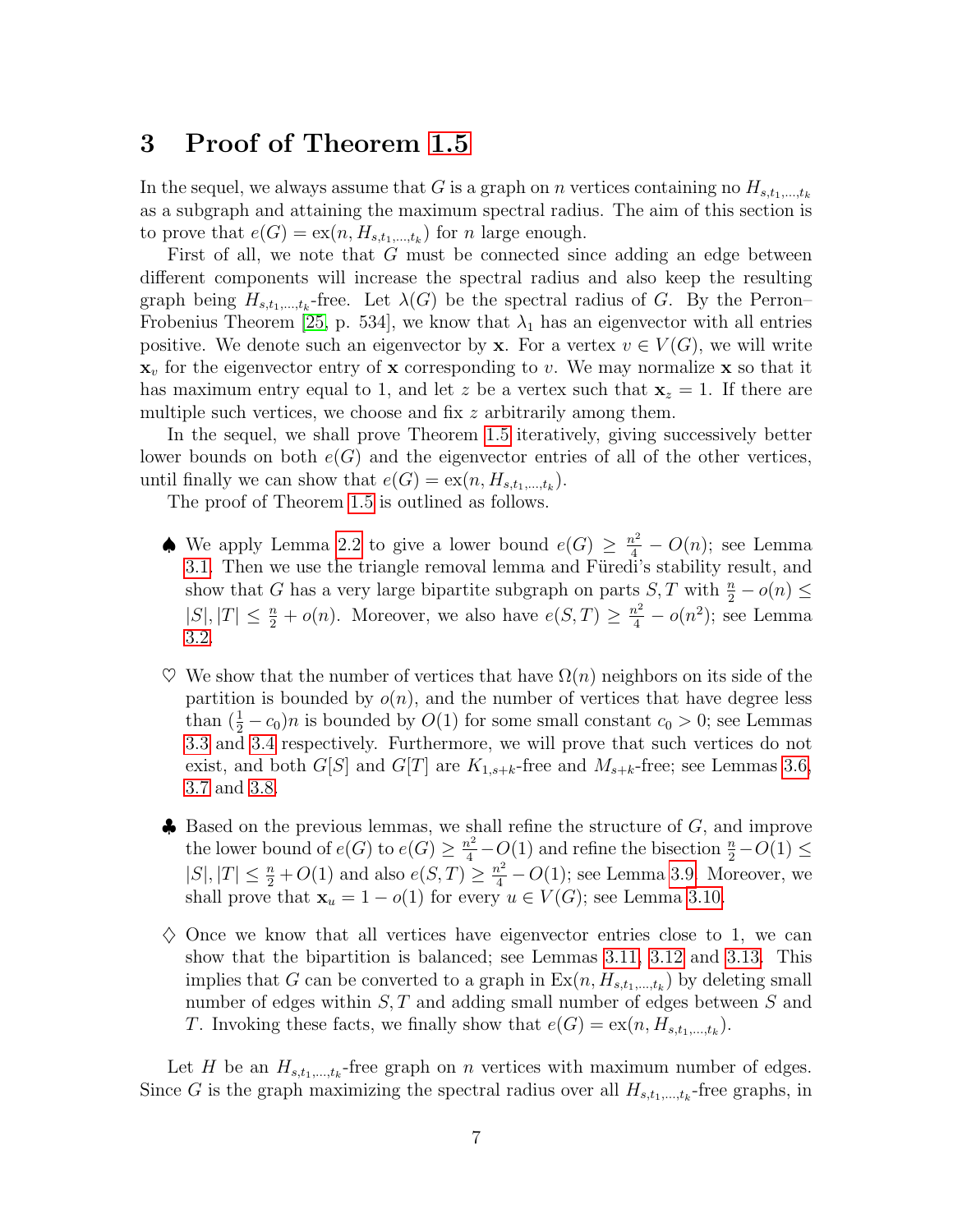view of Theorem [1.3,](#page-3-0) we can see by the Rayleigh quotient [\[25,](#page-23-10) p. 234] or [\[45,](#page-24-11) p. 267] that

<span id="page-7-2"></span>
$$
\lambda(G) \ge \lambda(H) \ge \frac{\mathbf{1}^T A(H)\mathbf{1}}{\mathbf{1}^T \mathbf{1}} = \frac{2(\lfloor n^2/4 \rfloor + (s + k - 1)^2)}{n} > \frac{n}{2}.\tag{3}
$$

<span id="page-7-0"></span>**Lemma 3.1.** Let c be the largest length of cycles of  $H_{s,t_1,\dots,t_k}$ . Then

$$
e(G) \ge \frac{n^2}{4} - (s+k)cn.
$$
 (4)

*Proof.* Since G is  $H_{s,t_1,\dots,t_k}$ -free, the neighborhood of any vertex does not contain  $P_{(s+k)c}$  (a path on  $(s+k)c$  vertices) as a subgraph. Otherwise, G contains the join graph  $K_1 \vee P_{(s+k)c}$ , which contains a copy of  $H_{s,t_1,\dots,t_k}$ . Let t be the number of triangles in G. By Lemma [2.1,](#page-5-1) we can obtain the following upper bound on  $t$ ,

$$
3t = \sum_{v \in V(G)} e(G[N(v)]) \le \sum_{v \in V(G)} \exp(n, P_{(s+k)c}) < \sum_{v \in V(G)} \frac{(s+k)cn}{2} = \frac{(s+k)c}{2}n^2.
$$

This gives  $t \leq \frac{(s+k)c}{6}$  $\frac{f(k)c}{6}n^2$ . From Lemma [2.2](#page-5-0) and [\(3\)](#page-7-2), we obtain

<span id="page-7-4"></span>
$$
e(G) \ge \lambda^2(G) - \frac{6t}{n} \ge \frac{n^2}{4} - (s+k)cn.
$$
 (5)

 $\Box$ 

This completes the proof.

<span id="page-7-1"></span>**Lemma 3.2.** Let  $\varepsilon$  be a fixed positive constant. There exists an  $n_0(\varepsilon, s, k, c)$  such that G has a partition  $V = S \cup T$  which gives a maximum bipartite subgraph, and

$$
e(S,T) \ge \left(\frac{1}{4} - \varepsilon\right) n^2
$$

for  $n \geq n_0(\varepsilon, s, k, c)$ . Furthermore

<span id="page-7-3"></span>
$$
\left(\frac{1}{2} - \sqrt{\varepsilon}\right) n \le |S|, |T| \le \left(\frac{1}{2} + \sqrt{\varepsilon}\right) n. \tag{6}
$$

*Proof.* Let  $\delta(\frac{\varepsilon}{4})$  $\frac{\varepsilon}{4}$ ) be the parameter chosen from the Triangle Removal Lemma [2.3.](#page-5-2) In the proof of Lemma [3.1,](#page-7-0) we know that  $t \leq \frac{(s+k)c}{6m}$  $\frac{+k)c}{6n}n^3 \leq \delta(\frac{\varepsilon}{4})$  $\frac{\varepsilon}{4}$ ) $n^3$  for  $n \ge n_0 = \frac{(s+k)c}{6\delta(\varepsilon/4)}$ . By Lemma [2.3,](#page-5-2) there exists a large integer  $n_0$  such that the graph  $G_1$  obtained from G by deleting at most  $\frac{\varepsilon}{4}n^2$  edges is  $K_3$ -free for  $n \ge n_0$ . Hence the size of the graph  $G_1$ of order n satisfies

$$
e(G_1) \ge e(G) - \frac{\varepsilon}{4}n^2 \ge \frac{n^2}{4} - (s+k)cn - \frac{\varepsilon}{4}n^2.
$$

Note that  $e(G_1) \leq e(T_2(n))$  by the Mantel Theorem. We define  $a := e(T_2(n)) - e(G_1)$ , then  $0 \le a \le (s+k)c$ n +  $\frac{\varepsilon}{4}$  $\frac{\varepsilon}{4}n^2$ . By Lemma [2.4,](#page-5-3)  $G_1$  contains a bipartite subgraph  $G_2$ such that  $e(G_2) \geq e(G_1) - a$ . Hence, for *n* sufficiently large, we have

$$
e(G_2) \ge e(G_1) - a \ge \frac{n^2}{4} - 2(s+k)c_n - \frac{\varepsilon}{2}n^2 \ge \left(\frac{1}{4} - \varepsilon\right)n^2.
$$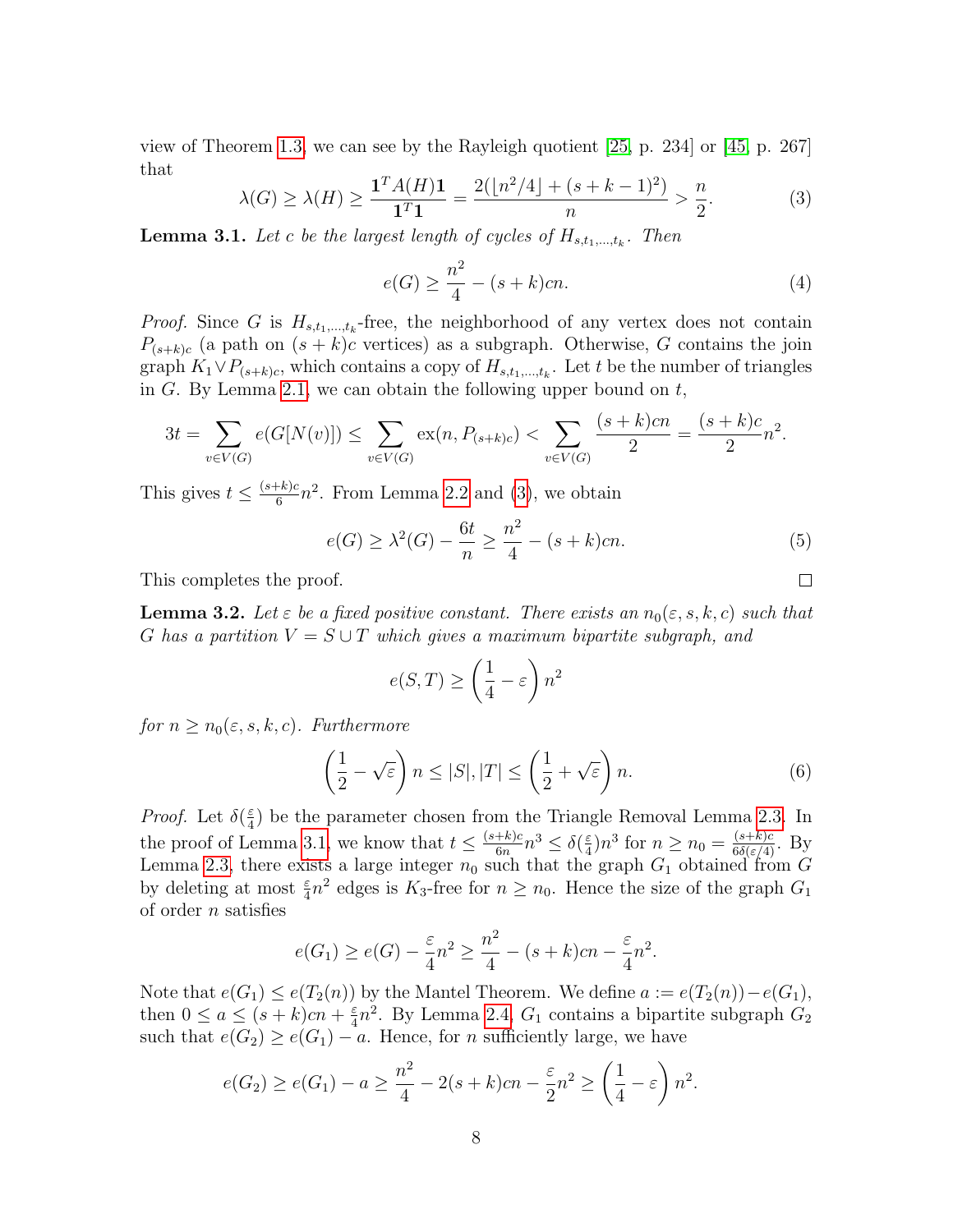Therefore, G has a partition  $V = S \cup T$  which gives a maximum cut such that

<span id="page-8-1"></span>
$$
e(S,T) \ge e(G_2) \ge \left(\frac{1}{4} - \varepsilon\right) n^2. \tag{7}
$$

Furthermore, without loss of generality, we may assume that  $|S| \leq |T|$ . If  $|S|$  $(\frac{1}{2} -$ ا<br>ا  $\epsilon$ )n, then  $|T| = n - |S| > (\frac{1}{2} + \epsilon)$ √ ε)n. So

$$
e(S,T) \le |S||T| < \left(\frac{1}{2} - \sqrt{\varepsilon}\right)n\left(\frac{1}{2} + \sqrt{\varepsilon}\right)n = \left(\frac{1}{4} - \varepsilon\right)n^2,
$$

which contradicts to Eq. [\(7\)](#page-8-1). Therefore it follows that

$$
\left(\frac{1}{2} - \sqrt{\varepsilon}\right) n \leq |S|, |T| \leq \left(\frac{1}{2} + \sqrt{\varepsilon}\right) n.
$$

Hence the assertion [\(6\)](#page-7-3) holds.

For a vertex v, let  $d_S(v) = |N(v) \cap S|$  and  $d_T(v) = |N(v) \cap T|$ . Next, we consider the set of vertices that have many neighbors which are not in the cut.

<span id="page-8-0"></span>**Lemma 3.3.** Let  $\varepsilon$ ,  $\delta$  be two sufficiently small constants with  $\varepsilon < \delta^2/3$ . We denote

<span id="page-8-3"></span>
$$
W := \{ v \in S : d_S(v) \ge \delta n \} \cup \{ v \in T : d_T(v) \ge \delta n \}.
$$
 (8)

For sufficiently large n, we have

$$
|W| \le \frac{2\delta}{3}n + \frac{2(s+k-1)^2}{\delta n} < \delta n.
$$

*Proof.* Firstly, by Theorem [1.3,](#page-3-0) we know that  $e(G) \le ex(n, H_{s,t_1,\dots,t_k}) \le \frac{n^2}{4} + (s + k -$ 1)<sup>2</sup>. Note that  $e(S,T) \geq (\frac{1}{4} - \varepsilon) n^2$  by Lemma [3.2.](#page-7-1) Hence

<span id="page-8-2"></span>
$$
e(S) + e(T) = e(G) - e(S, T) \le \frac{n^2}{4} + (s + k - 1)^2 - (\frac{1}{4} - \varepsilon) n^2
$$
  
=  $\varepsilon n^2 + (s + k - 1)^2$ . (9)

On the other hand, if we denote  $W_1 = W \cap S$  and  $W_2 = W \cap T$ , then we get

$$
2e(S) = \sum_{u \in S} d_S(u) \ge \sum_{u \in W_1} d_S(u) \ge |W_1|\delta n,
$$

and similarly, we also have

$$
2e(T) = \sum_{u \in T} d_T(u) \ge \sum_{u \in W_2} d_T(u) \ge |W_2|\delta n.
$$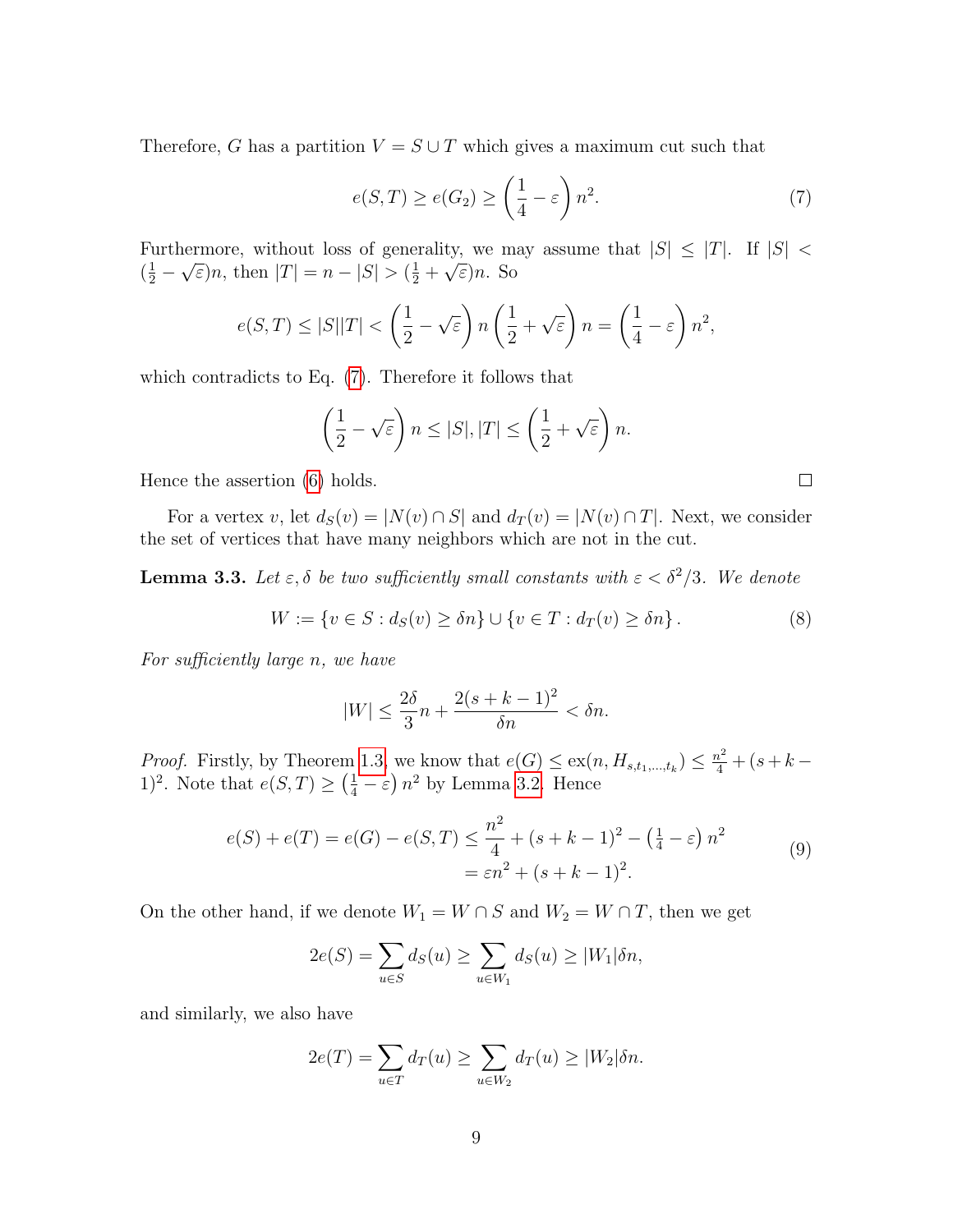So

<span id="page-9-2"></span>
$$
e(S) + e(T) \ge (|W_1| + |W_2|) \frac{\delta n}{2} = \frac{\delta n}{2} |W|.
$$
 (10)

Combining [\(9\)](#page-8-2) and [\(10\)](#page-9-2), we get  $\frac{\delta n}{2}|W| \leq \varepsilon n^2 + (s + k - 1)^2$ , i.e.,

$$
|W| \le \frac{2\varepsilon n^2 + 2(s + k - 1)^2}{\delta n}.
$$

Note that  $\varepsilon < \delta^2/3$ , we can get  $|W| < \delta n$  for sufficiently large n.

<span id="page-9-0"></span>**Lemma 3.4.** Let  $k \geq 2$ . We denote  $c_0 := \frac{1}{8c(s+k)}$  and

<span id="page-9-3"></span>
$$
L := \left\{ v \in V(G) : d(v) \le \left( \frac{1}{2} - c_0 \right) n \right\}.
$$
 (11)

 $\Box$ 

Then

$$
|L| \le 16c^2(s+k)^2.
$$

*Proof.* Suppose that  $|L| > 16c^2(s+k)^2$ . Then let  $L' \subseteq L$  with  $|L'| = 16c^2(s+k)^2$ . Then it follows that

$$
e(G - L') \ge e(G) - \sum_{v \in L'} d(v)
$$
  
\n
$$
\ge \frac{n^2}{4} - (s + k)cn - 16c^2(s + k)^2 \left(\frac{1}{2} - \frac{1}{8c(s + k)}\right)n
$$
  
\n
$$
= \frac{n^2}{4} - 8c^2(s + k)^2n + (s + k)cn
$$
  
\n
$$
> \frac{(n - 16c^2(s + k)^2)^2}{4} + (s + k - 1)^2
$$

for sufficiently large n, where the second inequality is by  $(5)$ . Hence by Theorem [1.3,](#page-3-0)  $G - L'$  contains  $H_{s,t_1,\dots,t_k}$ , which implies that G contains  $H_{s,t_1,\dots,t_k}$ . So the assertion holds.  $\Box$ 

Now, we have proved that  $|W| = o(n)$  and  $|L| = O(1)$  by Lemmas [3.3](#page-8-0) and [3.4,](#page-9-0) respectively. Next we will improve the bound on  $W$  and actually show that  $W$  is a subset of L, so  $|W| = O(1)$ . To proceed, we first need the following lemma which can be proved by induction or double counting.

<span id="page-9-4"></span>**Lemma 3.5.** Let  $A_1, A_2, \ldots, A_p$  be p finite sets. Then

$$
\left|\bigcap_{i=1}^p A_i\right| \geq \sum_{i=1}^p |A_i| - (p-1)\left|\bigcup_{i=1}^p A_i\right|.
$$

<span id="page-9-1"></span>**Lemma 3.6.** Let W and L be sets of vertices defined in [\(8\)](#page-8-3) and [\(11\)](#page-9-3). Then  $W \subseteq L$ .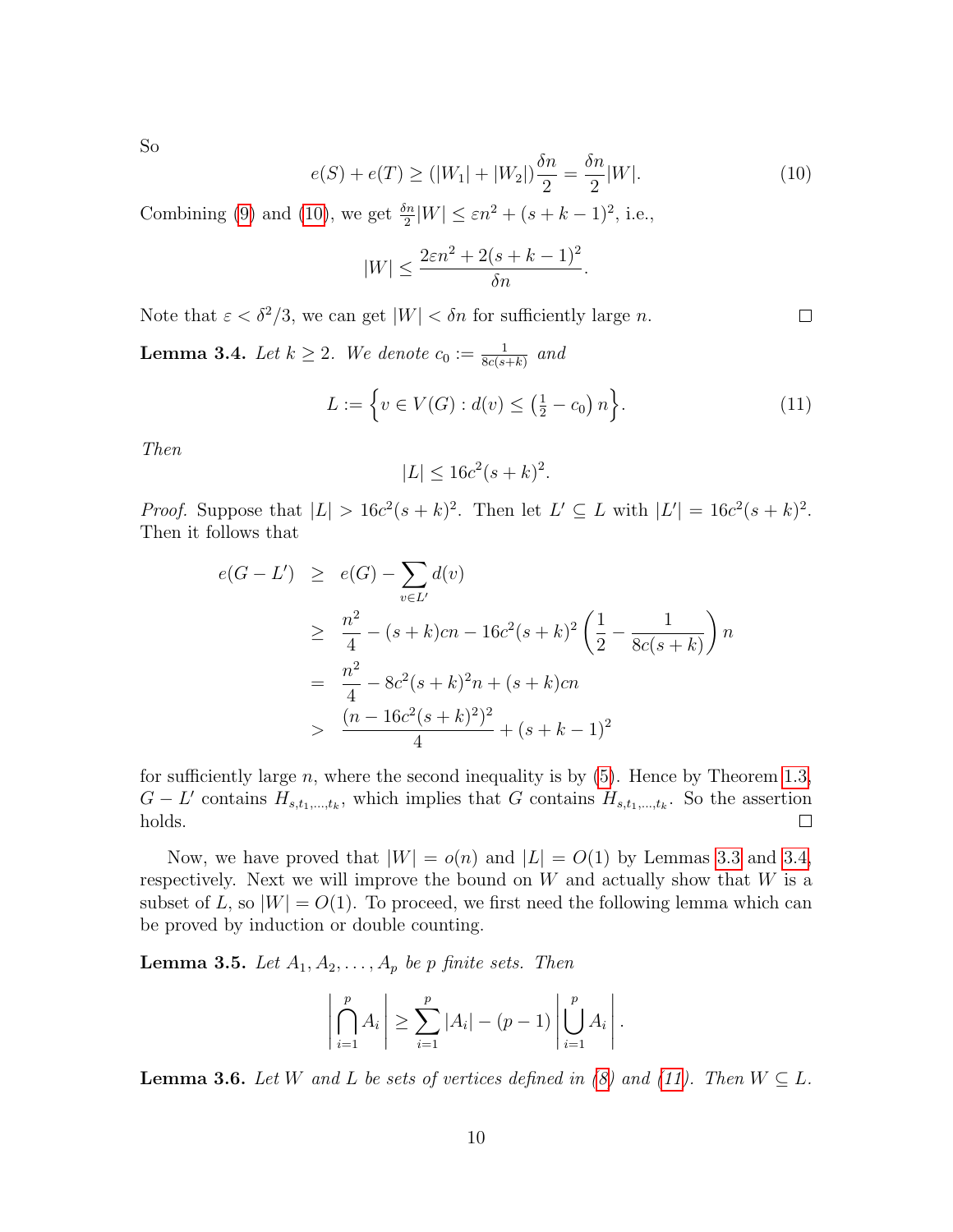*Proof.* Suppose on the contrary that there exists a vertex  $u_0 \in W$  and  $u_0 \notin L$ . Recall that  $W_1 = W \cap S$  and  $W_2 = W \cap T$ . Similarly, let  $L_1 = L \cap S$  and  $L_2 = L \cap T$ . Without loss of generality, we may assume that  $u_0 \in S$ , that is,  $u_0 \in W_1$  and  $u_0 \notin L_1$ . Since S and T form a maximum bipartite subgraph, we have  $d_T(u_0) \geq \frac{1}{2}$  $\frac{1}{2}d(u_0)$ . Indeed, otherwise, we can move the vertex  $u_0$  into the part T, it will increase strictly the number of edges between S and T. On the other hand, invoking the fact  $u_0 \notin L$ , we get  $d(u_0) \geq (\frac{1}{2} - \frac{1}{8c(s - 1)})$  $\frac{1}{8c(s+k)}$ )n. So

$$
d_T(u_0) \ge \frac{1}{2}d(u_0) \ge \left(\frac{1}{4} - \frac{1}{16c(s+k)}\right)n.
$$

Recall in Lemmas [3.3](#page-8-0) and [3.4](#page-9-0) that

$$
|W| < \delta n, \quad |L| \le 16c^2(s+k)^2.
$$

Hence, for fixed  $\delta < \frac{1}{10(k+1)^2}$  and sufficiently large *n*, we have

<span id="page-10-0"></span>
$$
|S \setminus (W \cup L)| \ge \left(\frac{1}{2} - \sqrt{\varepsilon}\right)n - \delta n - 16c^2(s+k)^2 \ge (s+k)c. \tag{12}
$$

**Claim.**  $u_0$  is adjacent to at most  $s + k - 1$  vertices in  $S \setminus (W \cup L)$ .

Suppose that  $u_0$  is adjacent to  $s + k$  vertices  $u_1, u_2, \ldots, u_{s+k}$  in  $S \setminus (W \cup L)$ . Since  $u_i \notin L$ , we have  $d(u_i) \geq (\frac{1}{2} - \frac{1}{8c(s_i)})$  $\frac{1}{8c(s+k)}$ )n. On the other hand, we have  $d_S(u_i) \leq \delta n$ because  $u_i \notin W$ . So  $d_T(u_i) = d(u_i) - d_S(u_i) \geq (\frac{1}{2} - \frac{1}{8c(s+k)} - \delta)n$ . In addition, we can choose other vertices  $u_{s+k+1}, \ldots, u_{(s+k)c}$  in the set  $S \setminus (W \cup L)$ . Similarly, we also have  $d_S(u_i) \geq (\frac{1}{2} - \frac{1}{8c(s+k)} - \delta)n$  for each  $i \in [s+k+1, (s+k)c]$ . By Lemma [3.5,](#page-9-4) we consider the cardinality of common neighbors

$$
|N_T(u_0) \cap N_T(u_1) \cap \cdots \cap N_T(u_{(s+k)c})|
$$
  
\n
$$
\geq \sum_{i=0}^{(s+k)c} |N_T(u_i)| - (s+k)c \left| \bigcup_{i=0}^{(s+k)c} N_T(u_i) \right|
$$
  
\n
$$
\geq d_T(u_0) + d_T(u_1) + \cdots + d_T(u_{(s+k)c}) - (s+k)c|T|
$$
  
\n
$$
\geq \left( \frac{1}{4} - \frac{1}{16c(s+k)} \right) n + \left( \frac{1}{2} - \frac{1}{8c(s+k)} - \delta \right) n \cdot (s+k)c - (s+k)c \left( \frac{1}{2} + \sqrt{\epsilon} \right) n
$$
  
\n
$$
= \left( \frac{1}{8} - \frac{1}{16c(s+k)} - (s+k)c\delta - (s+k)c\sqrt{\epsilon} \right) n > (s+k)c
$$

for sufficiently large n, where the last inequality follows from the fact that  $\delta$  and  $\varepsilon$  are small enough, e.g.,  $\delta < \frac{1}{100c^2(s+k)^2}$  and  $\varepsilon < \frac{\delta^2}{3}$  $\frac{3^2}{3}$ . So there exist  $(s + k)c$ vertices  $v_1, v_2, \ldots v_{(s+k)c}$  in T such that the induced subgraph by two partitions  $\{u_1, \ldots, u_{(s+k)c}\}\$  and  $\{v_1, \ldots, v_{(s+k)c}\}\$  is complete bipartite. The subgraph of G formed by the vertex  $u_0$  together with such a complete bipartite graph can contain many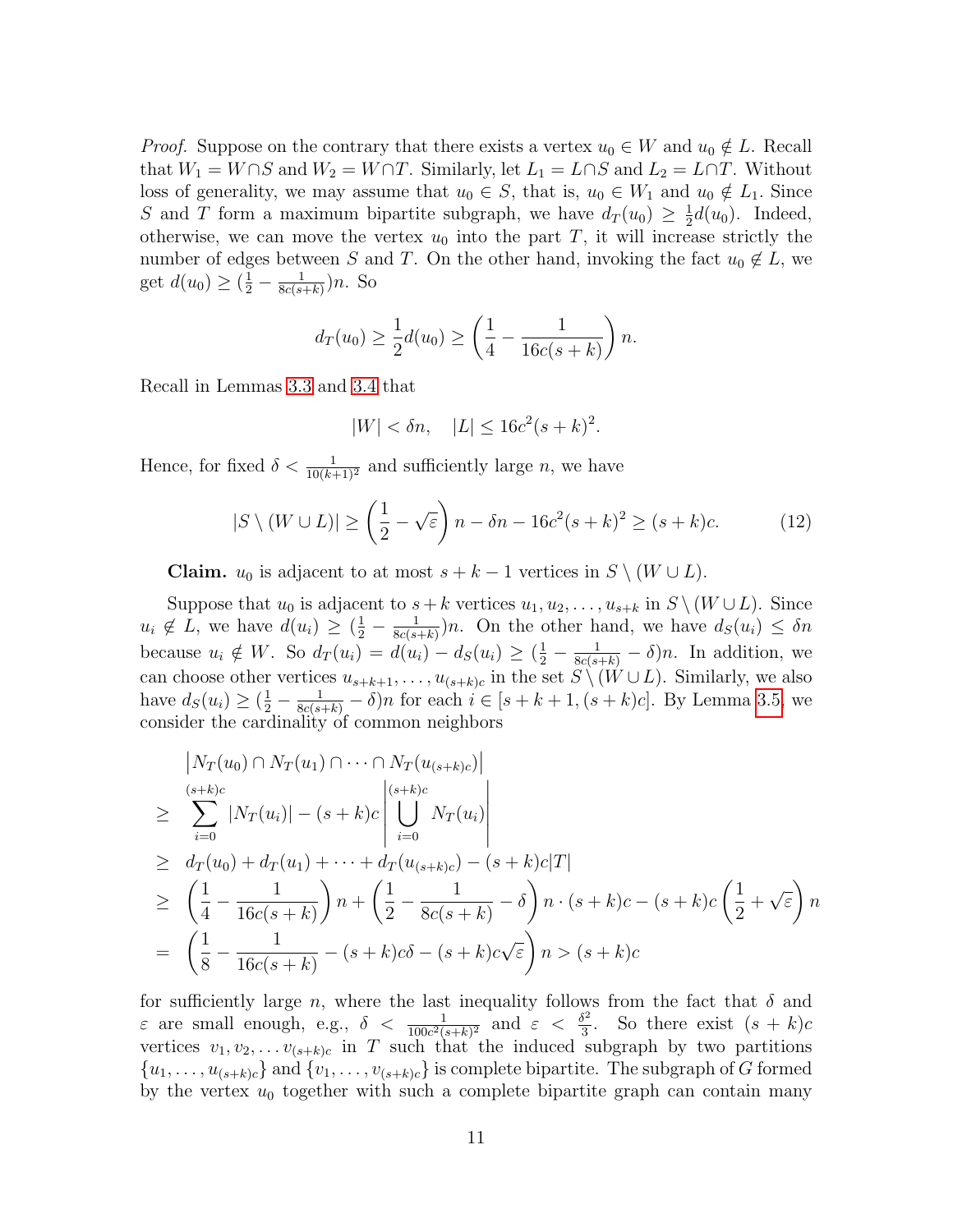disjoint odd-length cycles. For example, we can choose  $u_0u_1v_1u_0$  to find a copy of triangle, and we can choose  $u_0u_1v_1u_{s+k+1}v_2u_0$  to form a copy of pentagon and so on. Hence, it follows that G contains  $H_{s,t_1,\dots,t_k}$ , this is a contradiction. Therefore  $u_0$  is adjacent to at most  $s + k - 1$  vertices in  $S \setminus (W \cup L)$ .

Hence, applying Lemmas [3.3](#page-8-0) and [3.4](#page-9-0) again, we have

$$
d_S(u_0) \le |W| + |L| + s + k - 1
$$
  

$$
< \frac{2\delta}{3}n + \frac{2(s + k - 1)^2}{\delta n} + 16c^2(s + k)^2 + s + k - 1
$$
  

$$
< \delta n
$$

for sufficiently large *n*. This is a contradiction to the fact that  $u_0 \in W$ . Similarly, there is no vertex u such that  $u \in W_2$  and  $u \notin L_2$ . Hence  $W \subseteq L$ .  $\Box$ 

<span id="page-11-0"></span>**Lemma 3.7.** There exist independent sets  $I_S \subseteq S$  and  $I_T \subseteq T$  such that

$$
|I_S| \ge |S| - 20c^2(s+k)^2
$$
 and  $|I_T| \ge |T| - 20c^2(s+k)^2$ .

*Proof.* Since  $S \setminus L$  is large enough by reviewing [\(12\)](#page-10-0) in the proof of Lemma [3.6,](#page-9-1) we next prove that there exists a large complete bipartite subgraph between S and T. Let  $u_1, \ldots, u_{(s+k)c}$  be  $(s+k)c$  vertices chosen arbitrarily from  $S \setminus L$ . Since  $u_i \notin L$ , we have

$$
d(u_i) \ge \left(\frac{1}{2} - \frac{1}{8c(s+k)}\right)n.
$$

Note that  $W \subseteq L$  by Lemma [3.6,](#page-9-1) so  $u_i \notin W$ , then  $d_S(u_i) \leq \delta n$ . Hence

$$
d_T(u_i) = d(u_i) - d_S(u_i) \ge \left(\frac{1}{2} - \frac{1}{8c(s+k)} - \delta\right)n.
$$

Furthermore, by Lemma [3.5,](#page-9-4) we have

$$
\begin{aligned}\n\begin{vmatrix}\ns+k)c \\
\bigcap_{i=1}^{(s+k)c} N_T(u_i)\n\end{vmatrix} &\geq \sum_{i=1}^{(s+k)c} |N_T(u_i)| - ((s+k)c - 1) \left| \bigcup_{i=1}^{(s+k)c} N_T(u_i) \right| \\
&\geq \left(\frac{1}{2} - \frac{1}{8c(s+k)} - \delta\right) n \cdot (s+k)c - ((s+k)c - 1) \left(\frac{1}{2} + \sqrt{\varepsilon}\right) n \\
&= \left(\frac{3}{8} - (s+k)c\delta - ((s+k)c - 1)\sqrt{\varepsilon}\right) n > (s+k)c\n\end{vmatrix}\n\end{aligned}
$$

for sufficiently large *n*. Hence for any  $(s + k)c$  vertices  $u_1, u_2, \ldots, u_{(s+k)c}$  in  $S \setminus L$ , there exist  $(s + k)c$  vertices  $v_1, v_2, \ldots, v_{(s+k)c} \in T$  such that the subgraph formed by two partitions  $\{u_1, \ldots, u_{(s+k)c}\}\$  and  $\{v_1, \ldots, v_{(s+k)c}\}\$  is a complete bipartite graph.

**Claim.**  $G[S \setminus L]$  is both  $K_{1,s+k}$ -free and  $M_{s+k}$ -free.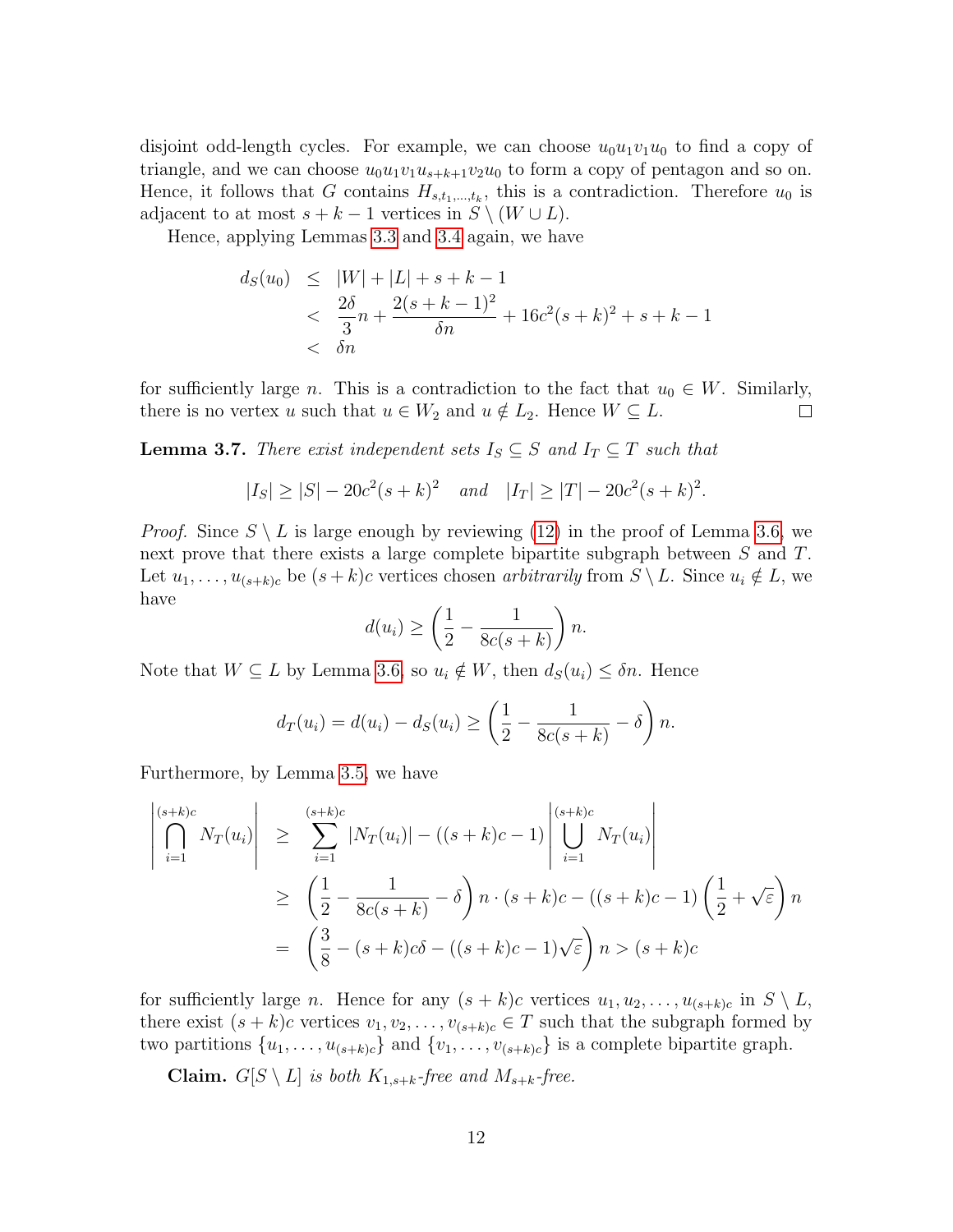If  $G[S\backslash L]$  contains a copy of  $K_{1,s+k}$  centered at vertex  $u_0$  with leaves  $u_1, u_2, \ldots, u_{s+k}$ , then by the discussion above, there exist  $u_{s+k+1}, \ldots, u_{(s+k)c} \in S \setminus (L \cup \{u_1, \ldots, u_{s+k}\})$ and  $v_1, \ldots, v_{(s+k)c} \in T$  such that  $\{u_1, \ldots, u_{(s+k)c}\}\$ and  $\{v_1, \ldots, v_{(s+k)c}\}\$ form a complete bipartite graph. Therefore, we can see that  $u_0u_1v_1, u_0u_2v_2, \ldots, u_0u_sv_s$  form s triangles centered at  $u_0$ . Moreover, there exist  $u_x, \ldots, u_z \in S \setminus (L \cup \{u_1, \ldots, u_{s+k}\})$ and  $v_y, \ldots, v_w \in T \setminus \{v_1, \ldots, v_{s+k}\}\$  such that  $u_0u_{s+1}v_{s+1}u_xv_y\cdots u_zv_wu_0$  forms an odd cycle and in fact we can find all other odd cycles similarly. Since there are  $(s + k)c$ such  $u_i$  and  $(s + k)c$  such  $v_i$ , it is enough to form s triangles and k odd cycles of lengths no more than c. Hence there is a copy of  $H_{s,t_1,\dots,t_k}$  centered at  $u_0$ . Therefore,  $G[S \setminus L]$  is  $K_{1,s+k}$ -free. Now, we assume that  $\{u_1u_2, u_3u_4, \ldots, u_{2(s+k)-1}u_{2(s+k)}\}$  is a matching of size  $s + k$  in  $S \setminus L$ . Then  $v_1u_1u_2, v_1u_3u_4, \ldots, v_1u_{2s-1}u_{2s}$  form s triangles centered at vertex  $v_1$ , and there exist distinct vertices  $v_i, \ldots, v_x \in T \setminus \{v_1\}$  and  $u_j, \ldots, u_y \in S \setminus (L \cup \{u_1, \ldots, u_{2s}\})$  such that  $v_1u_{2s+1}u_{2s+2}v_iu_j \cdots v_xu_yv_1$  forms an odd cycle and so on. So  $G[S \setminus L]$  is  $M_{s+k}$ -free.



Hence both the maximum degree and the maximum matching number of  $G[S \setminus L]$  are at most  $s + k - 1$ , respectively. By Lemma [2.5,](#page-5-4)

$$
e(G[S \setminus L]) \le f(s + k - 1, s + k - 1).
$$

The same argument gives

$$
e(G[T \setminus L]) \le f(s + k - 1, s + k - 1).
$$

Since  $G[S \setminus L]$  has at most  $f(s + k - 1, s + k - 1)$  edges, then the subgraph obtained from  $G[S \setminus L]$  by deleting one vertex of each edge in  $G[S \setminus L]$  contains no edges, which is an independent set of  $G[S \setminus L]$ . By Lemma [3.4,](#page-9-0) there exists an independent set  $I_S \subseteq S$  such that

$$
|I_S| \ge |S \setminus L| - f(s + k - 1, s + k - 1)
$$
  
\n
$$
\ge |S| - 16c^2(s + k)^2 - (s + k)^2 \ge |S| - 20c^2(s + k)^2.
$$

The same argument gives that there is an independent set  $I_T \subseteq T$  with

$$
|I_T| \ge |T| - 20c^2(s+k)^2.
$$

This completes the proof.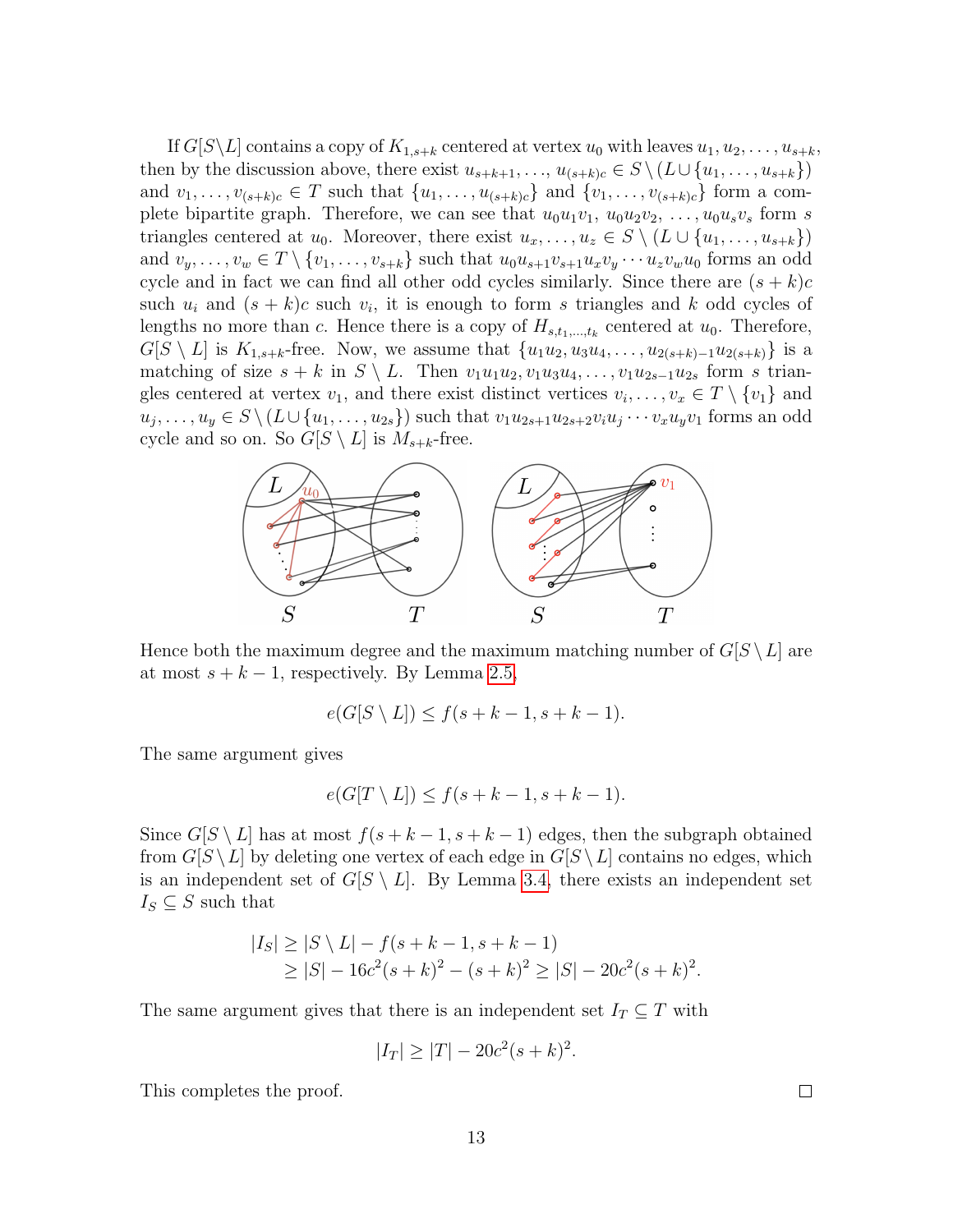In Lemma [3.7,](#page-11-0) we have showed that there are two large independent sets with  $(\frac{1}{2} - o(1))n$  vertices, one in S and the other in T. Invoking this fact, we next shall prove that L is actually an empty set.

<span id="page-13-0"></span>**Lemma 3.8.** L is empty, and both G[S] and G[T] are  $K_{1,s+k}$ -free and  $M_{s+k}$ -free.

*Proof.* Recall that  $A\mathbf{x} = \lambda_1\mathbf{x}$  and z is defined as a vertex with maximum eigenvector entry and satisfies  $x_z = 1$ . So we have

$$
d(z) \ge \sum_{w \sim z} \mathbf{x}_w = \lambda_1 \mathbf{x}_z = \lambda_1 \ge \frac{n}{2}.
$$

Hence  $z \notin L$ . Without loss of generality, we may assume that  $z \in S$ . Since the maximum degree in the induced subgraph  $G[S \setminus L]$  is at most  $s + k - 1$  (containing no  $K_{1,s+k}$ ), from Lemma [3.4,](#page-9-0) we have  $|L| \leq 16c^2(s+k)^2$  and

$$
d_S(z) = d_{S \cap L}(z) + d_{S \setminus L}(z) \le 16c^2(s+k)^2 + s+k-1 \le 20c^2(s+k)^2.
$$

Therefore, by Lemma [3.7,](#page-11-0) we have

$$
\lambda_1 = \lambda_1 \mathbf{x}_z = \sum_{v \sim z} \mathbf{x}_v = \sum_{v \sim z, v \in S} \mathbf{x}_v + \sum_{v \sim z, v \in T} \mathbf{x}_v
$$
  
\n
$$
= \sum_{v \sim z, v \in S} \mathbf{x}_v + \sum_{v \sim z, v \in I_T} \mathbf{x}_v + \sum_{v \sim z, v \in T \setminus I_T} \mathbf{x}_v
$$
  
\n
$$
\leq d_S(z) + \sum_{v \in I_T} \mathbf{x}_v + \sum_{v \in T \setminus I_T} 1
$$
  
\n
$$
\leq 20c^2(s + k)^2 + \sum_{v \in I_T} \mathbf{x}_v + |T| - |I_T|
$$
  
\n
$$
\leq \sum_{v \in I_T} \mathbf{x}_v + 40c^2(s + k)^2.
$$

Combining [\(3\)](#page-7-2), we can get

<span id="page-13-1"></span>
$$
\sum_{v \in I_T} \mathbf{x}_v \ge \frac{n}{2} - 40c^2(s+k)^2.
$$
 (13)

Next we are going to prove  $L = \emptyset$ .

By way of contradiction, suppose that there is a vertex  $v \in L \cap S$ , so  $d_G(v) \leq$  $(\frac{1}{2} - \frac{1}{8c(s - 1)}$  $\frac{1}{8c(s+k)}$ )n. Consider the graph  $G^+$  with vertex set  $V(G)$  and edge set  $E(G^+)$  =  $(E(G) \setminus \{vu : u \in N_G(v)\}) \cup \{vw : w \in I_T\}.$  In this process, the number of added edges is larger than that of deleted edges. Note that  $I_T$  is an independent set and then adding edges connecting v and vertices in  $I<sub>T</sub>$  does not create any triangles or odd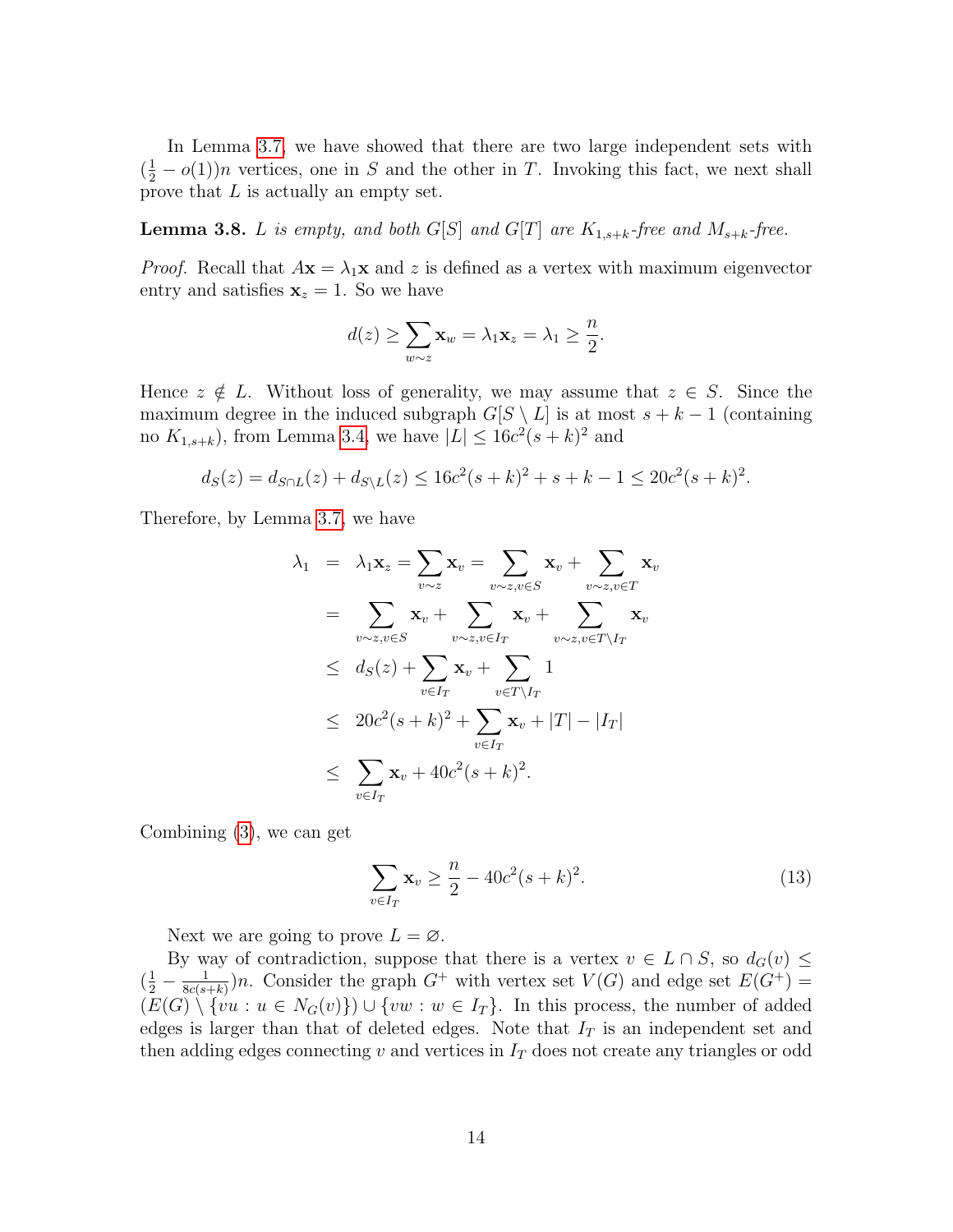cycles. So the new graph  $G^+$  is still  $H_{s,t_1,\dots,t_k}$ -free. Note that **x** is a vector such that  $\lambda(G) = \frac{\mathbf{x}^T A(G) \mathbf{x}}{\mathbf{x}^T \mathbf{x}}$  $\frac{A(G)x}{x^{T}x}$ , and the Rayleigh theorem implies  $\lambda(G^{+}) \geq \frac{x^{T} A(G^{+})x}{x^{T}x}$  $\frac{A(G^{+})\mathbf{x}}{\mathbf{x}^{T}\mathbf{x}}$ . Furthermore,

$$
\lambda(G^{+}) - \lambda(G) \ge \frac{\mathbf{x}^{T} (A(G^{+}) - A(G)) \mathbf{x}}{\mathbf{x}^{T} \mathbf{x}} = \frac{2\mathbf{x}_{v}}{\mathbf{x}^{T} \mathbf{x}} \left( \sum_{w \in I_{T}} \mathbf{x}_{w} - \sum_{uv \in E(G)} \mathbf{x}_{u} \right)
$$
  

$$
\ge \frac{(13)}{\mathbf{x}^{T} \mathbf{x}} \left( \frac{n}{2} - 40c^{2}(s+k)^{2} - d_{G}(v) \right)
$$
  

$$
\ge \frac{2\mathbf{x}_{v}}{\mathbf{x}^{T} \mathbf{x}} \left( \frac{n}{2} - 40c^{2}(s+k)^{2} - (\frac{1}{2} - \frac{1}{8c(s+k)})n \right)
$$
  

$$
= \frac{2\mathbf{x}_{v}}{\mathbf{x}^{T} \mathbf{x}} \left( \frac{n}{8c(s+k)} - 40c^{2}(s+k)^{2} \right) > 0,
$$

where the last inequality holds for n large enough and  $x_v > 0$ , which follows from the Perron–Frobenius theorem and the fact that  $G$  is connected. This contradicts G has the largest spectral radius over all  $H_{s,t_1,\dots,t_k}$ -free graphs, so L must be empty. Furthermore, the claim in the proof of Lemma [3.7](#page-11-0) implies that both  $G[S]$  and  $G[T]$ are  $K_{1,s+k}$ -free and  $M_{s+k}$ -free.  $\Box$ 

Let G be an  $H_{s,t_1,\dots,t_k}$ -free graph on n vertices with maximum spectral radius. In the previous lemmas, we have proved that G contains at most  $O(n^2)$  triangles and has  $\frac{n^2}{4} - O(n)$  edges. In addition, G contains a bipartite subgraph with parts S and  $\hat{T}$  such that  $\frac{n}{2} - o(n) \leq |S|, |T| \leq \frac{n}{2} + o(n)$ . Next we shall refine the structure of G. We shall show that the number of triangles in G is at most  $O(n)$  and the number of edges in G is at least  $\frac{n^2}{4} - O(1)$ , and the two vertex parts  $S, T$  satisfies  $\frac{n}{2} - O(1) \leq |S|, |T| \leq \frac{n}{2} + O(1)$ . More precisely, we state these results as in the following lemma.

<span id="page-14-0"></span>**Lemma 3.9.** For  $n$  and  $k$  defined as before, we have

$$
e(G) \ge \frac{n^2}{4} - 12(s+k)^2,
$$
  

$$
e(S,T) \ge \frac{n^2}{4} - 14(s+k)^2.
$$
  

$$
\frac{n}{2} - 4(s+k) \le |S|, |T| \le \frac{n}{2} + 4(s+k),
$$

and

$$
\frac{n}{2} - 14(s+k)^2 \le \delta(G) \le \lambda(G) \le \Delta(G) \le \frac{n}{2} + 5(s+k).
$$

*Proof.* From Lemma [3.8,](#page-13-0) both  $G[S]$  and  $G[T]$  are  $K_{1,s+k}$ -free and  $M_{s+k}$ -free. By Lemma [2.5,](#page-5-4) so we have  $e(S) + e(T) \le 2f(s+k-1, s+k-1) < 2(s+k)^2$ . This means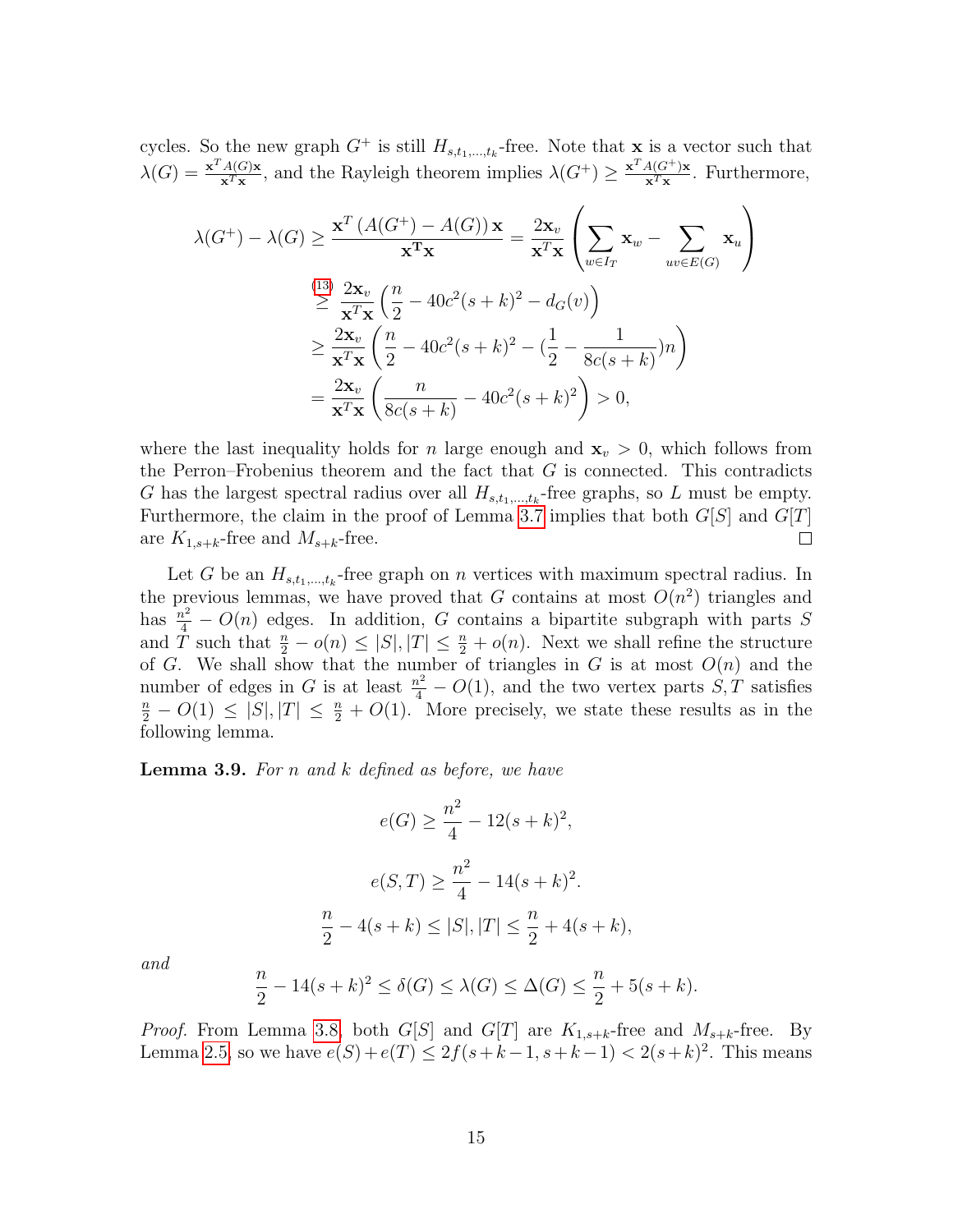that the number of triangles in G is bounded above by  $2(s+k)^2n$  since any triangle contains an edge of  $E(S) \cup E(T)$ . By Lemma [2.2,](#page-5-0) we have

$$
e(G) \ge \lambda_1^2 - \frac{6t}{n} \ge \frac{n^2}{4} - 12(s+k)^2.
$$

Since  $e(S) + e(T) \leq 2(s+k)^2$ , then we have

$$
e(S,T) = e(G) - e(S) - e(T) \ge \frac{n^2}{4} - 14(s+k)^2.
$$

Suppose that  $|S| \leq \frac{n}{2} - 4(s + k)$ , then  $|T| = n - |S| \geq \frac{n}{2} + 4(s + k)$ . Hence

$$
e(S,T) \le |S||T| \le \left(\frac{n}{2} - 4(s+k)\right) \left(\frac{n}{2} + 4(s+k)\right) = \frac{n^2}{4} - 16(s+k)^2,
$$

which contradicts to  $e(S,T) \geq \frac{n^2}{4} - 14(s+k)^2$ . So we have

$$
\frac{n}{2} - 4(s+k) \le |S|, |T| \le \frac{n}{2} + 4(s+k).
$$

Moreover, by Lemma [3.8,](#page-13-0) the maximum degree of  $G[S]$  and  $G[L]$  is at most  $s+k-1$ , which yields

$$
\Delta(G) \le \left(\frac{n}{2} + 4(s+k)\right) + (s+k-1) < \frac{n}{2} + 5(s+k).
$$

So

$$
\lambda_1 \leq \Delta(G) < \frac{n}{2} + 5(s+k).
$$

Furthermore, we claim that the minimum degree of G is at least  $\frac{n}{2} - 14(s+k)^2$ . Otherwise, removing a vertex  $v$  of minimum degree  $d(v)$ , we have

$$
e(G - v) = e(G) - d(v)
$$
  
\n
$$
\geq \frac{n^2}{4} - 12(s + k)^2 - \left(\frac{n}{2} - 14(s + k)^2\right)
$$
  
\n
$$
= \frac{n^2}{4} - \frac{n}{2} + 2(s + k)^2
$$
  
\n
$$
> \frac{(n - 1)^2}{4} + (s + k - 1)^2,
$$

which implies the induced subgraph  $G - v$  contains a copy of  $H_{s,t_1,\dots,t_k}$  by Theorem [1.3.](#page-3-0)  $\Box$ 

<span id="page-15-0"></span>**Lemma 3.10.** For all  $u \in V(G)$ , we have that  $\mathbf{x}_u \geq 1 - \frac{120(s+k)^2}{n}$  $\frac{s+\kappa)^2}{n}$ .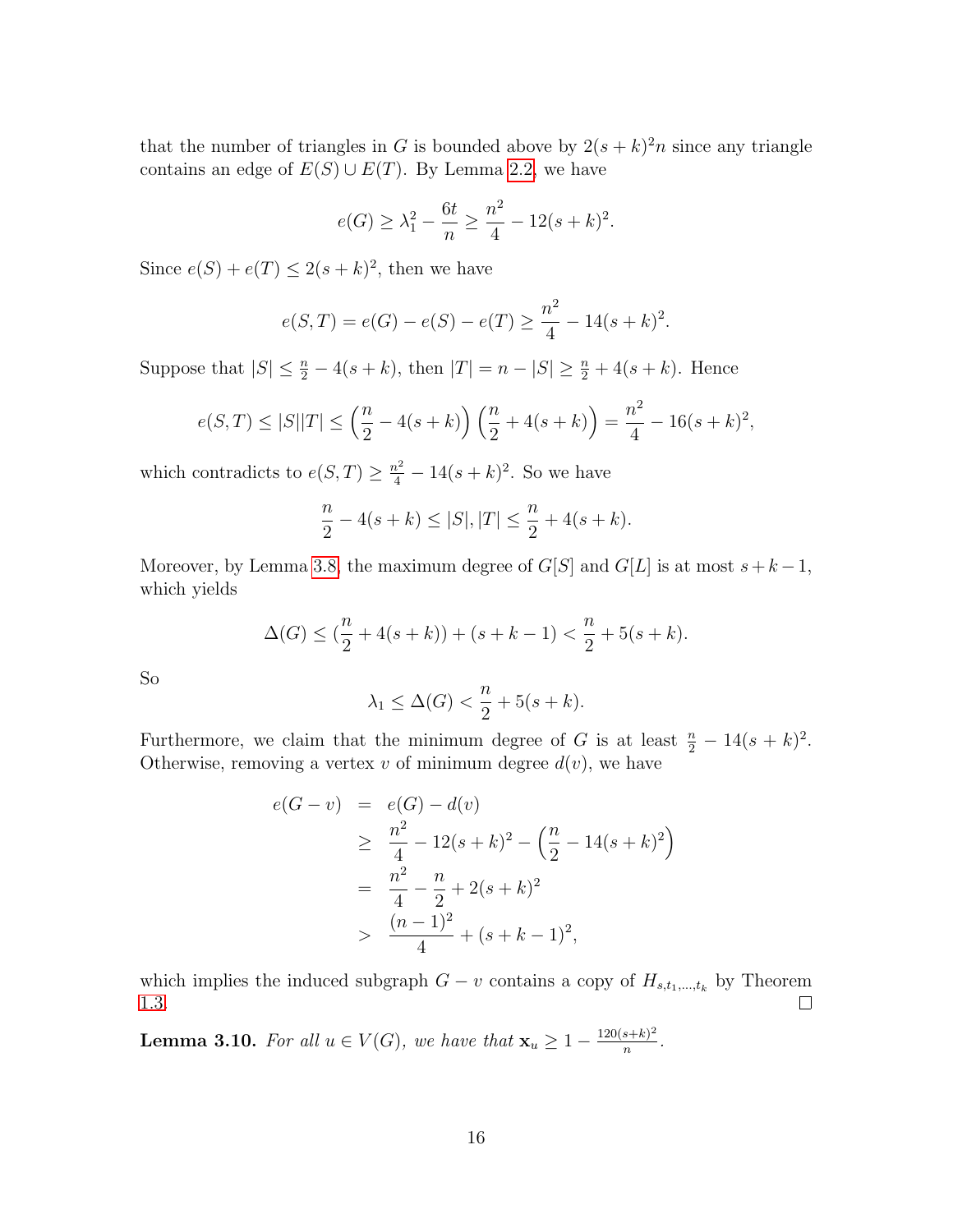*Proof.* Without loss of generality, we may assume that  $z \in S$ . We consider the following two cases.

**Step 1.** We first consider the case  $u \in S$ . Since  $G[S]$  is  $K_{1,s+k}$ -free, then  $d_S(u) \leq$  $s + k - 1$ . By Lemma [3.9,](#page-14-0) we have

$$
|N_T(u)| = d_T(u) = d(u) - d_S(u) \ge \delta(G) - d_S(u)
$$
  
\n
$$
\ge \frac{n}{2} - 14(s+k)^2 - (s+k-1)
$$
  
\n
$$
\ge \frac{n}{2} - 15(s+k)^2.
$$

Similarly, we also have  $|N_T(z)| \geq \frac{n}{2} - 15(s+k)^2$ . Then

$$
|N_T(u) \cap N_T(z)| = |N_T(u)| + |N_T(z)| - |N_T(u) \cup N_T(z)|
$$
  
\n
$$
\geq 2\left(\frac{n}{2} - 15(s+k)^2\right) - \left(\frac{n}{2} + 4(s+k)\right)
$$
  
\n
$$
\geq \frac{n}{2} - 34(s+k)^2.
$$

Note that  $d_T(z) \leq |T|$ . By Lemma [3.9](#page-14-0) again, we can get

$$
d_T(z) - |N_T(u) \cap N_T(z)| \le \frac{n}{2} + 4(s+k) - (\frac{n}{2} - 34(s+k)^2) \le 38(s+k)^2.
$$

Hence, we have

$$
\lambda_1 \mathbf{x}_u - \lambda_1 \mathbf{x}_z = \sum_{v \sim u} \mathbf{x}_v - \sum_{v \sim z} \mathbf{x}_z
$$
\n
$$
= \sum_{v \sim u, v \in T, v \neq z} \mathbf{x}_v + \sum_{v \sim u, v \in S} \mathbf{x}_v - \sum_{v \sim z, v \in T, v \neq u} \mathbf{x}_v - \sum_{v \sim z, v \in S} \mathbf{x}_v
$$
\n
$$
\geq - \sum_{v \sim z, v \in T, v \neq u} \mathbf{x}_v - \sum_{v \sim z, v \in S} \mathbf{x}_v
$$
\n
$$
\geq - \sum_{v \sim z, v \in T, v \neq u} 1 - \sum_{v \sim z, v \in S} 1
$$
\n
$$
\geq - \left( d_T(z) - |N_T(u) \cap N_T(z)| \right) - d_S(z)
$$
\n
$$
\geq -38(s + k)^2 - (s + k)^2
$$
\n
$$
= -39(s + k)^2.
$$

Recall that  $\mathbf{x}_z = 1$ . Therefore, for any  $u \in S$ , we have

<span id="page-16-0"></span>
$$
\mathbf{x}_u \ge 1 - \frac{39(s+k)^2}{\lambda_1} > 1 - \frac{39(s+k)^2}{n/2} = 1 - \frac{78(s+k)^2}{n}.
$$
 (14)

**Step 2.** Now we consider the case  $u \in T$ . By [\(14\)](#page-16-0), we get

$$
\lambda_1 \mathbf{x}_u = \sum_{v \sim u} \mathbf{x}_v \ge \sum_{v \sim u, v \in S} \mathbf{x}_v \ge \left(1 - \frac{78(s+k)^2}{n}\right) d_S(u).
$$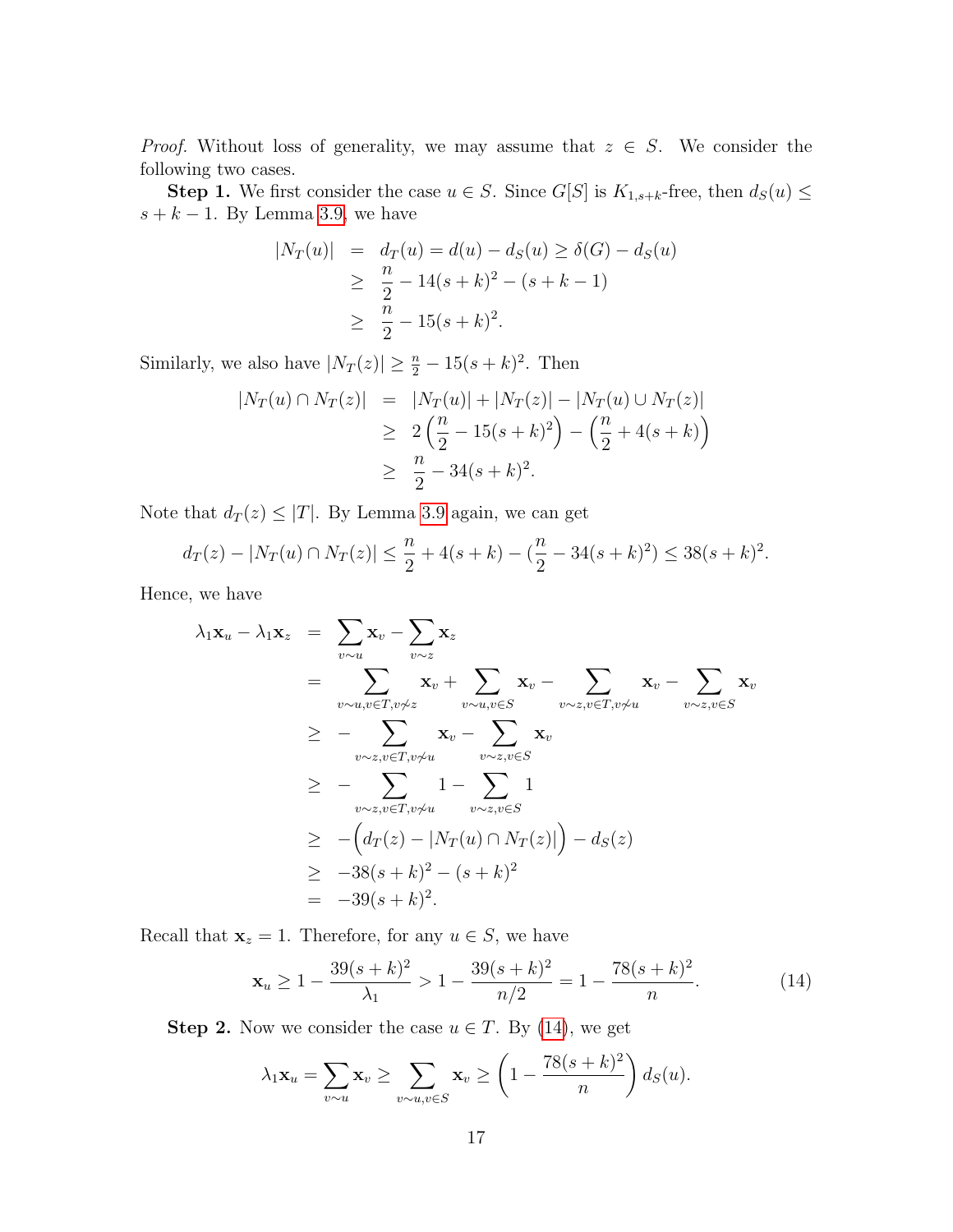By Lemma [3.9,](#page-14-0) we can see that  $d(u) \geq \delta(G) \geq \frac{n}{2} - 14(s+k)^2$ . Recall that  $G[T]$  is  $K_{1,s+k}$ -free, so we have  $d_T(u) \leq s+k-1$ . Then

$$
d_S(u) = d(u) - d_T(u) \ge \frac{n}{2} - 15(s+k)^2.
$$

Hence

$$
\mathbf{x}_{u} \geq \frac{\left(1 - \frac{78(s+k)^{2}}{n}\right) d_{S}(u)}{\lambda_{1}} \geq \frac{\left(1 - \frac{78(s+k)^{2}}{n}\right)\left(\frac{n}{2} - 15(s+k)^{2}\right)}{\frac{n}{2} + 5(s+k)}
$$

$$
= \frac{\frac{n}{2} - 54(s+k)^{2} + \frac{1170(s+k)^{4}}{n}}{\frac{n}{2} + 5(s+k)}
$$

$$
> 1 - \frac{120(s+k)^{2}}{n}.
$$

From the above two cases, the result follows.

Using this refined bound on the eigenvector entries, we will show that the partition  $V = S \cup T$  is balanced (Lemma [3.13\)](#page-19-0). First of all, we fix some notation for convenience. Let  $B = K_{s,t}$  be the complete bipartite graph with partite sets S and T, and let  $G_1 = G[S] \cup G[T]$  and  $G_2$  be the graph on  $V(G)$  with the missing edges between S and T, that is,  $E(G_2) = E(B) \setminus E(G)$ . Note that  $e(G) = e(G_1) + e(B) - e(G_2)$ .

From Lemma [3.8,](#page-13-0) we know that both  $G[S]$  and  $G[T]$  are  $K_{1,s+k}$ -free and  $M_{s+k}$ free, then  $e(G_1) = e(S) + e(T) \leq 2f(s + k - 1, s + k - 1) \leq 2(s + k)^2$ . Next we shall give an improvement in the sense that  $e(G_2)$  is close to zero.

<span id="page-17-0"></span>**Lemma 3.11.** Let  $G_1, G_2$  and B be graphs as defined above. Then

$$
e(G_1) - e(G_2) \le (s + k - 1)^2
$$

.

*Proof.* Without loss of generality, we may assume that  $|T| \geq |S|$  and denote

$$
S' := \{ v \in S : N(v) \subseteq T \},
$$
  

$$
T' := \{ v \in T : N(v) \subseteq S \}.
$$

Since  $e(G[S]) \le f(s+k-1, s+k-1) \le (s+k)^2$  by Lemma [3.8,](#page-13-0) there exist at most  $2(s+k)^2$  vertices in S having a neighbor in S. Hence

$$
|S'| \ge |S| - 2(s+k)^2.
$$

Similarly,

$$
|T'| \ge |T| - 2(s+k)^2.
$$

Let  $C \subseteq T'$  be a set having  $|T| - |S|$  vertices, which is well-defined, as we can see from Lemma [3.9](#page-14-0) that  $|T|-|S| \le 8(s+k)$  and  $|T'| \ge |T|-2(s+k)^2 \ge \frac{n}{2}-4(s+k)-2(s+k)^2 >$  $8(s + k)$ . Then  $G \setminus C$  is a graph on  $2|S|$  vertices such that

$$
e(G) - e(C, S) = e(G \setminus C) \le ex(2|S|, H_{s,t_1,\dots,t_k}) \le \frac{(2|S|)^2}{4} + (s + k - 1)^2.
$$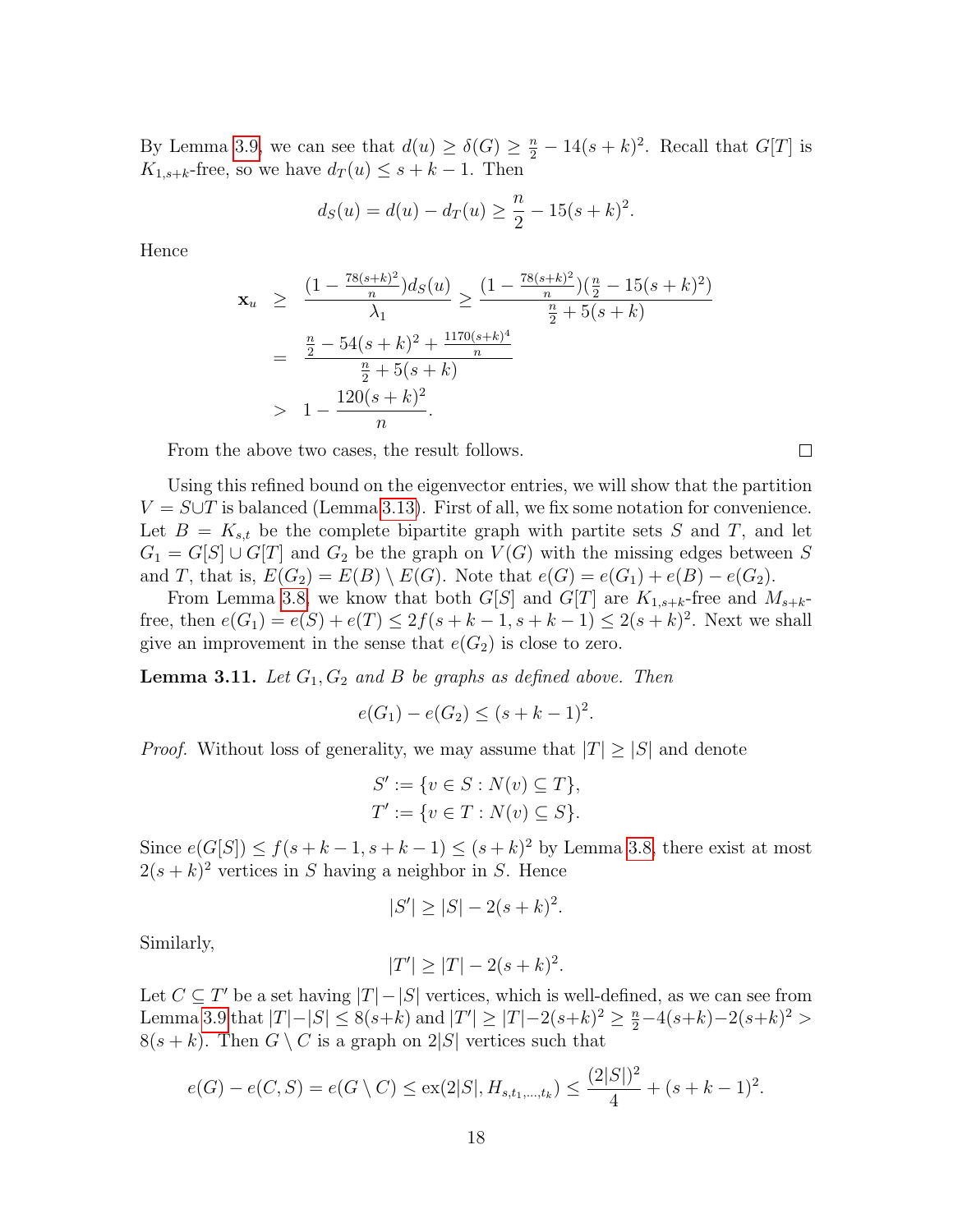Hence

$$
e(G) \le |S|^2 + |C||S| + (s + k - 1)^2 = |S||T| + (s + k - 1)^2.
$$

Note that  $e(G_1) - e(G_2) = e(G) - e(B)$ . This completes the proof.

#### <span id="page-18-0"></span>Lemma 3.12.

$$
\frac{2}{n} \left\lfloor \frac{n^2}{4} \right\rfloor - \sqrt{|S||T|} \le \frac{7200(s+k)^4}{n(n-240(s+k)^2)}.
$$

Proof. By Lemma [3.10](#page-15-0) we have,

<span id="page-18-1"></span>
$$
\mathbf{x}^T \mathbf{x} \ge n \left( 1 - \frac{120(s+k)^2}{n} \right)^2 > n \left( 1 - \frac{240(s+k)^2}{n} \right) = n - 240(s+k)^2, \tag{15}
$$

and that  $\lambda(B) = \sqrt{|S||T|}$ . By Lemma [3.9,](#page-14-0) we know that  $e(G_1) \leq 2(s+k)^2$ , we obtain

$$
e(S,T) = e(G) - e(G_1) \ge \frac{n^2}{4} - 12(s+k)^2 - 2(s+k)^2 = \frac{n^2}{4} - 14(s+k)^2,
$$

which implies that

$$
e(G_2) = e(B) - e(S,T) \le |S||T| - \left(\frac{n^2}{4} - 14(s+k)^2\right) \le 14(s+k)^2.
$$

Applying Lemma [3.10](#page-15-0) again, we can obtain

$$
\mathbf{x}^{T} A(G_2) \mathbf{x} = 2 \sum_{uv \in E(G_2)} \mathbf{x}_u \mathbf{x}_v \ge 2e(G_2) \left( 1 - \frac{120(s+k)^2}{n} \right)^2
$$
  
 
$$
\ge 2e(G_2) \left( 1 - \frac{240(s+k)^2}{n} \right).
$$

Combining this result together with [\(3\)](#page-7-2) and Lemma [3.11,](#page-17-0) we can get

$$
\frac{2}{n} \left[ \frac{n^2}{4} \right] + \frac{2(s+k-1)^2}{n} \leq \lambda(G) = \frac{\mathbf{x}^T (A(B) + A(G_1) - A(G_2)) \mathbf{x}}{\mathbf{x}^T \mathbf{x}}
$$
  
\n
$$
= \frac{\mathbf{x}^T A(B) \mathbf{x}}{\mathbf{x}^T \mathbf{x}} + \frac{\mathbf{x}^T A(G_1) \mathbf{x}}{\mathbf{x}^T \mathbf{x}} - \frac{\mathbf{x}^T A(G_2) \mathbf{x}}{\mathbf{x}^T \mathbf{x}}
$$
  
\n
$$
\leq \lambda(B) + \frac{2e(G_1)}{\mathbf{x}^T \mathbf{x}} - \frac{2e(G_2)(1 - \frac{240(s+k)^2}{n})}{\mathbf{x}^T \mathbf{x}}
$$
  
\n
$$
\leq \lambda(B) + \frac{2(e(G_1) - e(G_2))}{\mathbf{x}^T \mathbf{x}} + \frac{2e(G_2) \frac{240(s+k)^2}{n}}{\mathbf{x}^T \mathbf{x}}
$$
  
\nLemma 3.11  $\sqrt{|S||T|} + \frac{2(s+k-1)^2}{\mathbf{x}^T \mathbf{x}} + \frac{2 \cdot 14(s+k)^2 \frac{240(s+k)^2}{n}}{\mathbf{x}^T \mathbf{x}}.$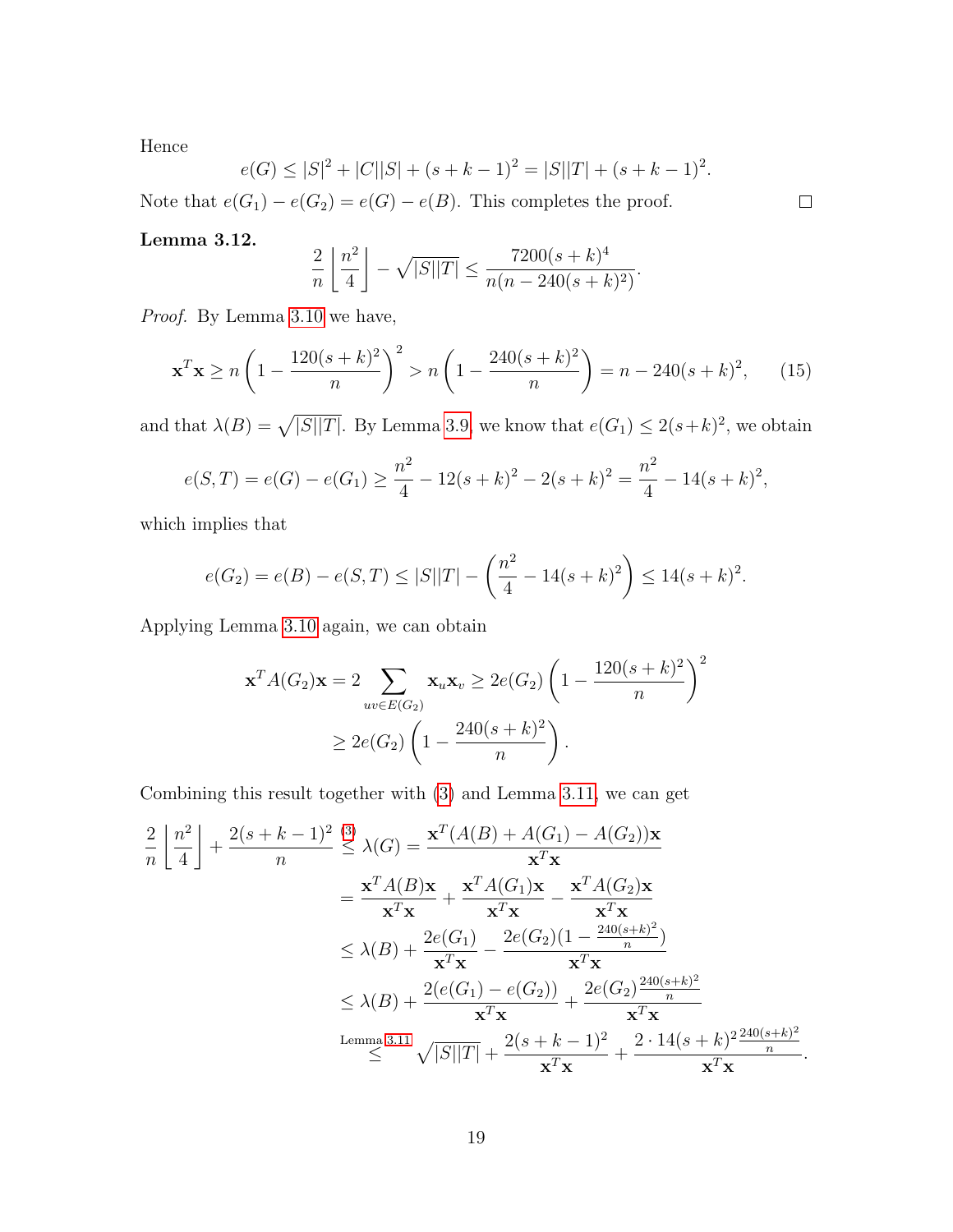Then we have

$$
\frac{2}{n} \left[ \frac{n^2}{4} \right] - \sqrt{|S||T|} \le 2(s+k-1)^2 \left( \frac{1}{\mathbf{x}^T \mathbf{x}} - \frac{1}{n} \right) + \frac{28(s+k)^2 \frac{240(s+k)^2}{n}}{\mathbf{x}^T \mathbf{x}}
$$
\n
$$
\le 2(s+k)^2 \left( \frac{1}{n-240(s+k)^2} - \frac{1}{n} \right) + \frac{6720(s+k)^4}{n(n-240(s+k)^2)}
$$
\n
$$
= \frac{480(s+k)^4}{n(n-240(s+k)^2)} + \frac{6720(s+k)^4}{n(n-240(s+k)^2)}
$$
\n
$$
= \frac{7200(s+k)^4}{n(n-240(s+k)^2)}
$$

This completes the proof.

<span id="page-19-0"></span>**Lemma 3.13.** The sets  $S$  and  $T$  have sizes as equal as possible. That is

$$
\left| |S| - |T| \right| \le 1.
$$

*Proof.* We assume on the contrary that  $|T| \geq |S| + 2$ . We consider two cases.

**Case 1:** *n* is even. Since  $|S| + |T| = n$ , we have

$$
\frac{2}{n} \left\lfloor \frac{n^2}{4} \right\rfloor - \sqrt{|S||T|} \ge \frac{n}{2} - \sqrt{\left(\frac{n}{2} - 1\right) \left(\frac{n}{2} + 1\right)}
$$
  
= 
$$
\frac{n}{2} - \sqrt{\frac{n^2}{4} - 1} = \frac{1}{\frac{n}{2} + \sqrt{\frac{n^2}{4} - 1}} > \frac{1}{n}.
$$

So by Lemma [3.12,](#page-18-0) we have

$$
\frac{1}{n} < \frac{2}{n} \left\lfloor \frac{n^2}{4} \right\rfloor - \sqrt{|S||T|} \le \frac{7200(s+k)^4}{n(n-240(s+k)^2)}.
$$

This is a contradiction for sufficiently large  $n$ .

**Case 2:** *n* is odd. Since  $|S| + |T| = n$ , we have

$$
\frac{2}{n} \left[ \frac{n^2}{4} \right] - \sqrt{|S||T|} \ge \frac{n^2 - 1}{2n} - \sqrt{\left( \frac{n-3}{2} \right) \left( \frac{n+3}{2} \right)}
$$
  
= 
$$
\frac{1}{2} \left( n - \frac{1}{n} - \sqrt{n^2 - 9} \right) = \frac{(n - \frac{1}{n})^2 - (n^2 - 9)}{2(n - \frac{1}{n} + \sqrt{n^2 - 9})}
$$
  
= 
$$
\frac{7 + \frac{1}{n^2}}{2(n - \frac{1}{n} + \sqrt{n^2 - 9})} > \frac{1}{n}.
$$

So by Lemma [3.12](#page-18-0) again, we get

$$
\frac{1}{n} < \frac{2}{n} \left\lfloor \frac{n^2}{4} \right\rfloor - \sqrt{|S||T|} \le \frac{7200(s+k)^4}{n(n-240(s+k)^2)}
$$

.

This is a contradiction for sufficiently large  $n$ . Therefore for  $n$  large enough we must have that  $||S| - |T|| \leq 1$ .  $\Box$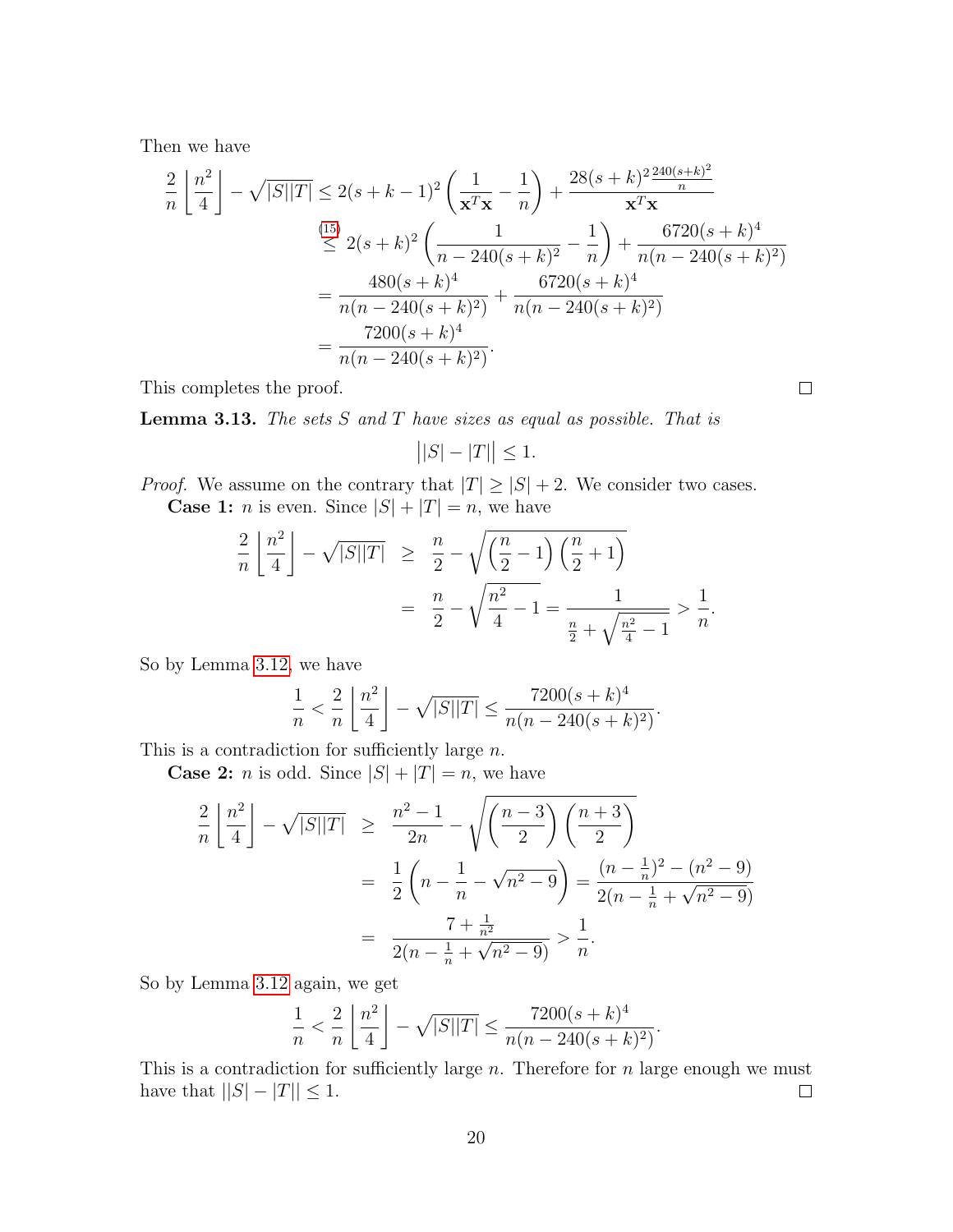Recall that G is an  $H_{s,t_1,\dots,t_k}$ -free graph with the maximum spectral radius. Finally, we will show that  $e(G) = \text{ex}(n, H_{s,t_1,\dots,t_k})$ . In other words, G also attains the maximum number of edges among all  $H_{s,t_1,\dots,t_k}$ -free graphs.

**Proof of Theorem [1.5](#page-4-1).** By way of contradiction, we may assume that  $e(G) \leq$  $\exp(n, H_{s,t_1,\dots,t_k}) - 1$ . By Lemma [3.13,](#page-19-0) we know that  $||S| - |T|| \leq 1$ . Let H be an  $H_{s,t_1,\dots,t_k}$ -free graph with  $ex(n, H_{s,t_1,\dots,t_k})$  edges on the same vertex set as G such that the crossing edges between S and T span a complete bipartite graph in  $H$ , this is possible because every graph in  $Ex(n, H_{s,t_1,\dots,t_k})$  has a maximum cut of size  $\lfloor n^2/4 \rfloor$ by Theorem [1.3.](#page-3-0) We denote  $E_+ = E(H) \setminus E(G)$  and  $E_- = E(G) \setminus E(H)$ . Note that  $E_+$  and  $E_-$  are sets of edges such that  $(E(G) \cup E_+) \setminus E_- = E(H)$ . Thus  $e(G) + |E_+| - |E_-| = e(H)$ , which together with  $e(H) \geq e(G) + 1$  implies that

$$
|E_{+}| \ge |E_{-}| + 1.
$$

Furthermore, we have that  $|E_{-}| \leq e(G[S]) + e(G[T]) < 2(s+k)^2$ . By Lemma [3.9,](#page-14-0) we have that  $|E_+| \leq \lfloor \frac{n^2}{4} \rfloor$  $\frac{k^2}{4}$ ] –  $e(S,T) + 2f(s+k-1, s+k-1) \le 16(s+k)^2$ . Now, by Lemma [3.10,](#page-15-0) we have that

$$
\lambda(H) \ge \frac{\mathbf{x}^{T} A(H) \mathbf{x}}{\mathbf{x}^{T} \mathbf{x}} = \lambda(G) + \frac{2}{\mathbf{x}^{T} \mathbf{x}} \sum_{ij \in E_{+}} \mathbf{x}_{i} \mathbf{x}_{j} - \frac{2}{\mathbf{x}^{T} \mathbf{x}} \sum_{ij \in E_{-}} \mathbf{x}_{i} \mathbf{x}_{j}
$$
\nLemma 3.10\n
$$
\ge \lambda(G) + \frac{2}{\mathbf{x}^{T} \mathbf{x}} \left( |E_{+}| \left( 1 - \frac{120(s + k)^{2}}{n} \right)^{2} - |E_{-}| \right)
$$
\n
$$
\ge \lambda(G) + \frac{2}{\mathbf{x}^{T} \mathbf{x}} \left( |E_{+}| - |E_{-}| - \frac{240(s + k)^{2}}{n} |E_{+}| + \frac{(120(s + k)^{2})^{2}}{n^{2}} |E_{+}| \right)
$$
\n
$$
\ge \lambda(G) + \frac{2}{\mathbf{x}^{T} \mathbf{x}} \left( 1 - \frac{240(s + k)^{2}}{n} |E_{+}| + \frac{(120(s + k)^{2})^{2}}{n^{2}} |E_{+}| \right)
$$
\n
$$
> \lambda(G)
$$

for sufficiently large *n*, where the last inequality follows by  $|E_+|$  < 16 $(s + k)^2$ . Therefore we have that for n large enough,  $\lambda(H) > \lambda(G)$ , a contradiction. Hence  $e(G) = e(H)$ . By Theorem [1.3,](#page-3-0) we know that  $G \in \text{Ex}(n, H_{s,t_1,\dots,t_k})$ . The proof of Theorem [1.5](#page-4-1) is complete.  $\Box$ 

### 4 Concluding remarks

To avoid unnecessary calculations, we did not attempt to get the best bound on the order of graphs in the proof. Our proof used the Triangle Removal Lemma, which means that the condition "sufficiently large  $n$ " is needed in our proof. It is interesting to determine how large n needs to be for our result.

Recently, Cioabă, Desai and Tait [\[9\]](#page-22-9) investigated the largest spectral radius of an *n*-vertex graph that does not contain the odd-wheel graph  $W_{2k+1}$ , which is the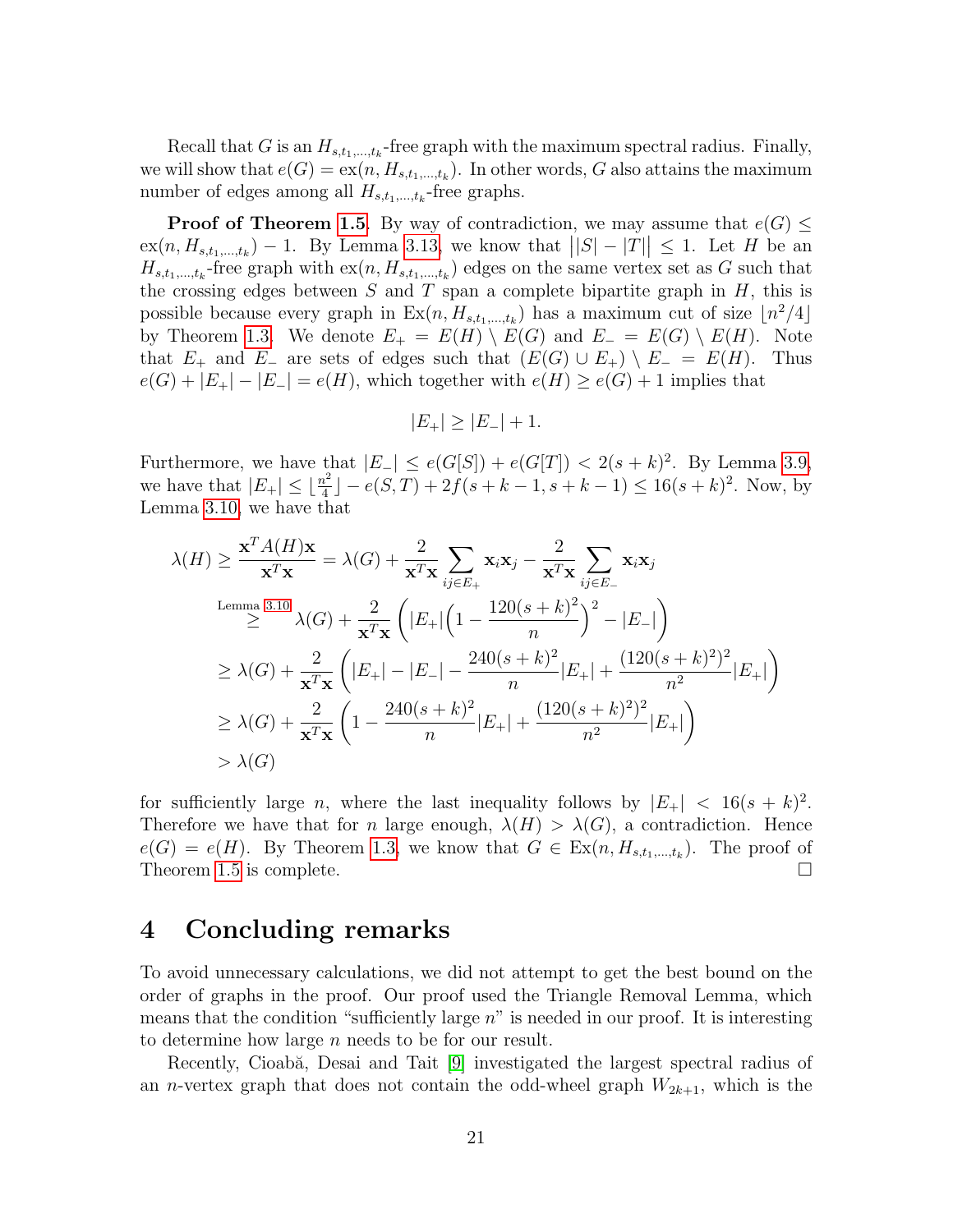graph obtained by joining a vertex to a cycle of length 2k. Moreover, they raised the following more general conjecture.

<span id="page-21-0"></span>**Conjecture 4.1.** Let F be any graph such that the graphs in  $Ex(n, F)$  are Turán graphs plus  $O(1)$  edges. Then for sufficiently large n, a graph attaining the maximum spectral radius among all F-free graphs is a member of  $\text{Ex}(n, F)$ .

We say that F is edge-color-critical if there exists an edge e of F such that  $\chi(F$  $e$  <  $\chi(F)$ . Let F be an edge-color-critical graph with  $\chi(F) = r + 1$ . By a result of Simonovits [\[39\]](#page-24-12) and a result of Nikiforov [\[36\]](#page-24-9), we know that  $\text{Ex}(n, F) = \text{Ex}_{sp}(n, F)$  ${T<sub>r</sub>(n)}$  for sufficiently large n. This shows that Conjecture [4.1](#page-21-0) is true for all edgecolor-critical graphs. As we mentioned before, Theorem [1.4](#page-4-0) says that Conjecture [4.1](#page-21-0) holds for the k-fan graph  $F_k$ . In addition, our main result (Theorem [1.5\)](#page-4-1) tells us that Conjecture [4.1](#page-21-0) also holds for the flower graph  $H_{s,t_1,\dots,t_k}$ . Note that both  $F_k$  and  $H_{s,t_1,\ldots,t_k}$  are not edge-color-critical.

Let  $S_{n,k}$  be the graph consisting of a clique on k vertices and an independent set on  $n - k$  vertices in which each vertex of the clique is adjacent to each vertex of the independent set. Clearly, we can see that  $S_{n,k}$  does not contain  $F_k$  as a subgraph. Recently, Zhao, Huang and Guo [\[46\]](#page-24-13) proved that  $S_{n,k}$  is the unique graph attaining the maximum signless Laplacian spectral radius among all graphs of order  $n$  containing no  $F_k$  for  $n \geq 3k^2 - k - 2$ . So it is a natural question to consider the maximum signless Laplacian spectral radius among all graphs containing no  $C_{k,q}$ , the graph defined as k cycles of odd-length q intersecting in a common vertex. We write  $q(G)$  for the signless Laplacian spectral radius, i.e., the largest eigenvalue of the *signless Laplacian matrix*  $Q(G) = D(G) + A(G)$ , where  $D(G) = diag(d_1, \ldots, d_n)$  is the degree diagonal matrix and  $A(G)$  is the adjacency matrix. We end with the following conjecture (Clearly, when  $t = 1$ , our conjecture reduces to the result of Zhao et al. [\[46\]](#page-24-13)).

**Conjecture 4.2.** For integers  $k \geq 2, t \geq 1$  and  $q = 2t + 1$ , there exists an integer  $n_0(k, t)$  such that if  $n \ge n_0(k, t)$  and G is a  $C_{k,q}$ -free graph on n vertices, then

$$
q(G) \le q(S_{n,kt}),
$$

equality holds if and only if  $G = S_{n,kt}$ .

Remark. After we submitted our paper, this conjecture was recently solved by Chen, Liu and Zhang [\[6\]](#page-22-14).

Another interesting problem on this topic is to determine the Turán number of  $C_{k,q}$ for even q. In general, it is challenging to determine the Turán number of  $H_{s,t_1,\dots,t_k}$ where the cycles have even lengths.

#### Acknowledgements

The authors would like to thank anonymous reviewers for their valuable comments and suggestions to improve the presentation of the paper. The first author would like to express his sincere thanks to Prof. Lihua Feng and Lu Lu for many illuminating discussions. This work was supported by NSFC (Grant No. 11931002).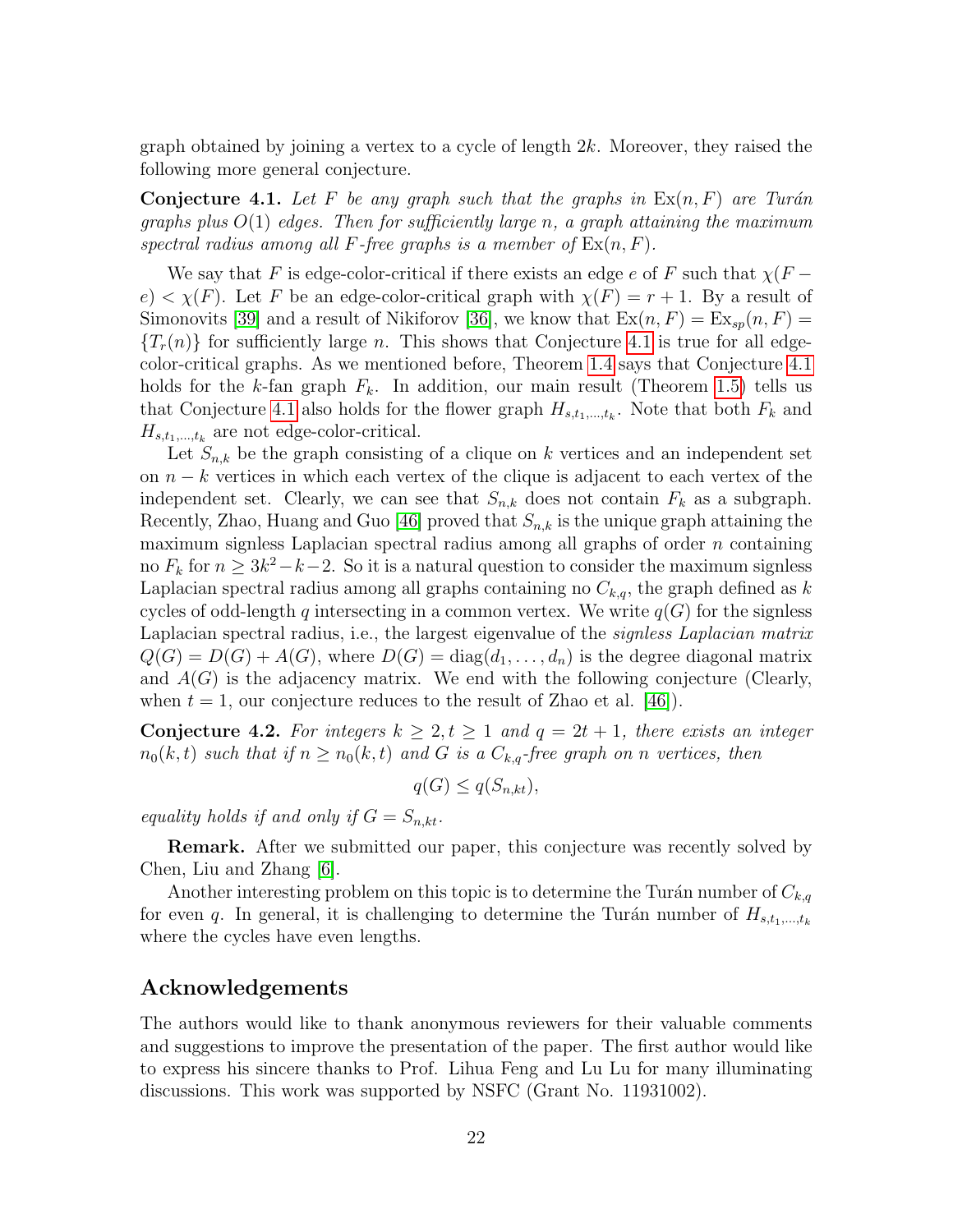## References

- <span id="page-22-13"></span>[1] H.L. Abbott, D. Hanson, H. Sauer, Intersection theorems for systems of sets, J. Combin. Theory Ser. A, 12 (1972) 381–389.
- <span id="page-22-3"></span>[2] N. Alon, M. Krivelevich, B. Sudakov, Tur´an numbers of bipartite graphs and related Ramsey-type questions, Combin. Probab. Comput. 12 (2003) 477–494.
- <span id="page-22-7"></span>[3] L. Babai, B. Guiduli, Spectral extrema for graphs: the Zarankiewicz problem, Electronic J. Combin. 15 (2009) R123.
- <span id="page-22-6"></span>[4] R.B. Bapat, Graphs and matrices, (2nd), Universitext. Springer, London; Hindustan Book Agency, New Delhi, 2014.
- <span id="page-22-0"></span>[5] B. Bollobás, Extremal Graph Theory, Academic Press, New York, 1978.
- <span id="page-22-14"></span>[6] M.-Z. Chen, A.-M. Liu, X.-D. Zhang, The signless Laplacian spectral radius of graphs without intersecting odd cycles, 11 pages, 9 August, 2021, [arXiv:2108.03895v](http://arxiv.org/abs/2108.03895)1.
- <span id="page-22-12"></span>[7] V. Chv´atal, D. Hanson, Degrees and matchings, J. Combin. Theory Ser. B, 20 (1976) 128–138.
- <span id="page-22-8"></span>[8] S. Cioabă, L.H. Feng, M. Tait, X.-D. Zhang, The spectral radius of graphs with no intersecting triangles, Electron. J. Combin. 27 (4) (2020) P4.22.
- <span id="page-22-9"></span>[9] S. Cioabă, D.N. Desai, M. Tait, The spectral radius of graphs with no odd wheels, European J. Combin. 99 (2022) 103420.
- <span id="page-22-11"></span>[10] D. Conlon, J. Fox, Graph removal lemmas, Surveys in Combinatorics, London Math. Soc. Lecture Note Ser., 409, Cambridge Univ. Press, Cambridge, 2013, pp. 1–49.
- <span id="page-22-4"></span>[11] D. Conlon, J. Lee, On the extremal number of subdivisions, Int. Math. Res. Not. IMRN 2021, no. 12, 9122–9145.
- <span id="page-22-5"></span>[12] D. Conlon, O. Janzer, J. Lee, More on the extremal number of subdivisions, Combinatorica 41 (4) (2021) 465–494.
- <span id="page-22-10"></span>[13] P. Erd˝os, T. Gallai, On maximal paths and circuits of graphs, Acta Math. Hungar. 10 (1959) 337–356.
- <span id="page-22-2"></span>[14] P. Erd˝os, M. Simonovits, A limit theorem in graph theory, Stud. Sci. Math. Hungar. 1 (1966) 51–57.
- <span id="page-22-1"></span>[15] P. Erdős, A.H. Stone, On the structure of linear graphs, Bull. Am. Math. Soc. 52 (1946) 1087–1091.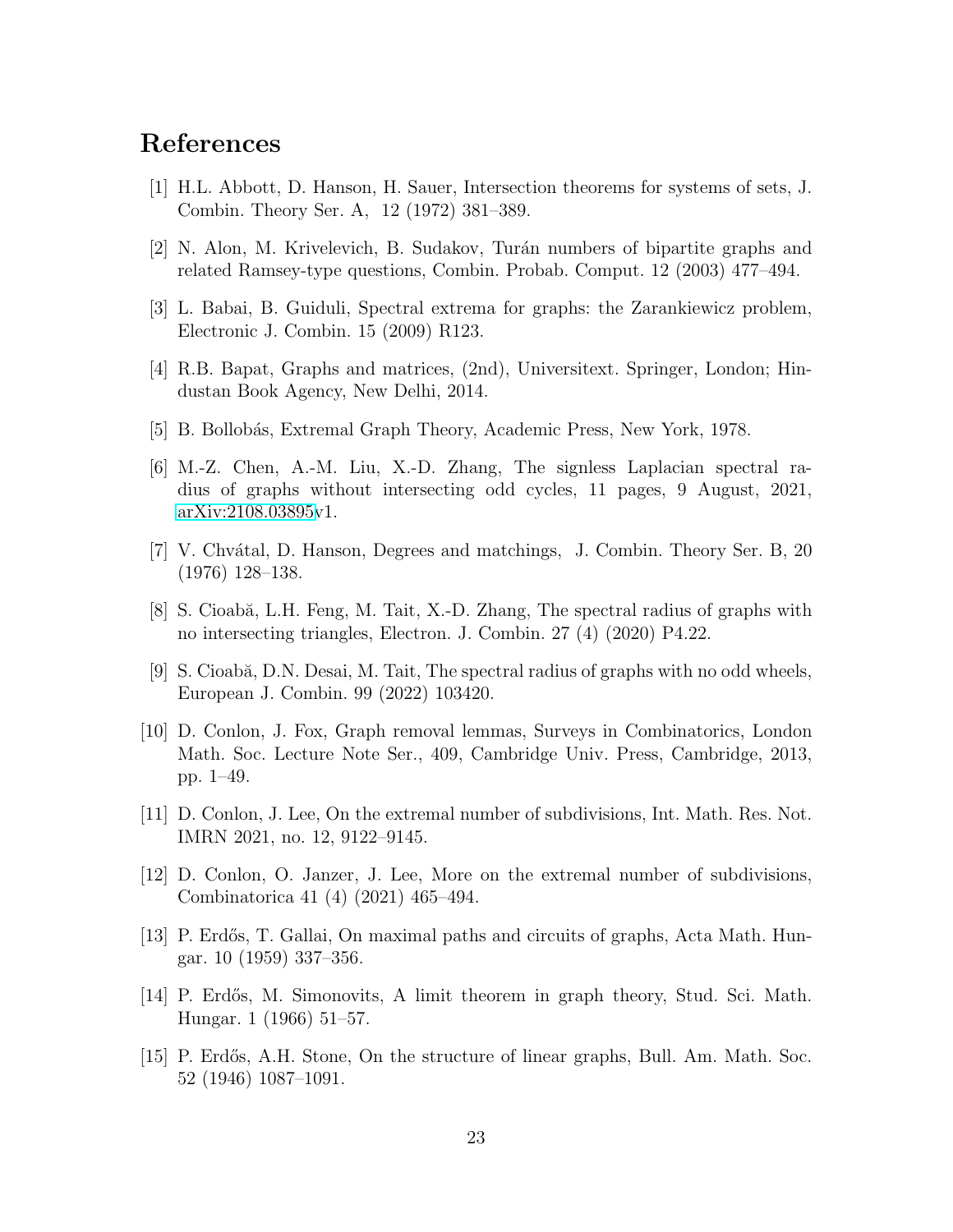- <span id="page-23-6"></span>[16] P. Erdős, Z. Füredi, R.J. Gould, D.S. Gunderson, Extremal Graphs for Intersecting Triangles, J. Combin. Theory. Ser. B 64 (1995) 89–100.
- <span id="page-23-12"></span>[17] M. Fiedler, V. Nikiforov, Spectral radius and Hamiltonicity of graphs, Linear Algebra Appl., 432 (2010) 2170–2173.
- <span id="page-23-14"></span>[18] J. Fox, A new proof of the graph removal lemma, Ann. of Math. 174 (2011) 561–579.
- <span id="page-23-8"></span>[19] Z. Füredi, On a Turán type problem of Erdős, Combinatorica 11 (1991)  $75-79$ .
- <span id="page-23-4"></span>[20] Z. Füredi, An upper bound on Zarankiewicz's problem, Comb. Probab. Comput. 5 (1996) 29–33.
- <span id="page-23-5"></span>[21] Z. Füredi, New asympotics for bipartite Turán numbers, J. Combin. Theory, Ser. A 75 (1996) 141–144.
- <span id="page-23-13"></span>[22] Z. Füredi, On the number of edges of quadrilateral-free graphs, J. Combin. Theory Ser. B 68 (1996) 1–6.
- <span id="page-23-15"></span>[23] Z. Füredi, A proof of the stability of extremal graphs, Simonovits' stability from Szemerédi's regularity, J. Combin. Theory Ser. B 115 (2015) 66–71.
- <span id="page-23-0"></span>[24] Z. Füredi, M. Simonovits, The history of degenerate (bipartite) extremal graph problems, in Erdős Centennial, Bolyai Soc. Math. Stud., 25, János Bolyai Math. Soc., Budapest, 2013, pp. 169–264.
- <span id="page-23-10"></span>[25] R.A. Horn, C.R. Johnson, Matrix Analysis, 2nd edition, Cambridge University Press, Cambridge, 2013.
- <span id="page-23-7"></span>[26] X. Hou, Y. Qiu, B. Liu, Extremal graph for intersecting odd cycles, Electron. J. Combin. 23 (2) (2016) P2.29.
- <span id="page-23-9"></span>[27] X. Hou, Y. Qiu, B. Liu, Tur´an number and decomposition number of intersecting odd cycles, Discrete Math. 341 (2018) 126–137.
- <span id="page-23-1"></span>[28] P. Keevash, Hypergraph Tur´an problems, in Surveys in Combinatorics, Cambridge University Press, Cambridge, 2011, pp. 83–140.
- <span id="page-23-3"></span>[29] T. Kővári, V.T. Sós, P. Turán, On a problem of K. Zarankiewicz, Colloq. Math. 3 (1954) 50–57.
- <span id="page-23-2"></span>[30] W. Mantel, Problem 28, Solution by H. Gouwentak, W. Mantel, J. Teixeira de Mattes, F. Schuh and W. A. Wythoff. Wiskundige Opgaven, 10 (1907) 60–61.
- <span id="page-23-11"></span>[31] V. Nikiforov, Some inequalities for the largest eigenvalue of a graph, Combin. Probab. Comput. 11 (2002) 179–189.